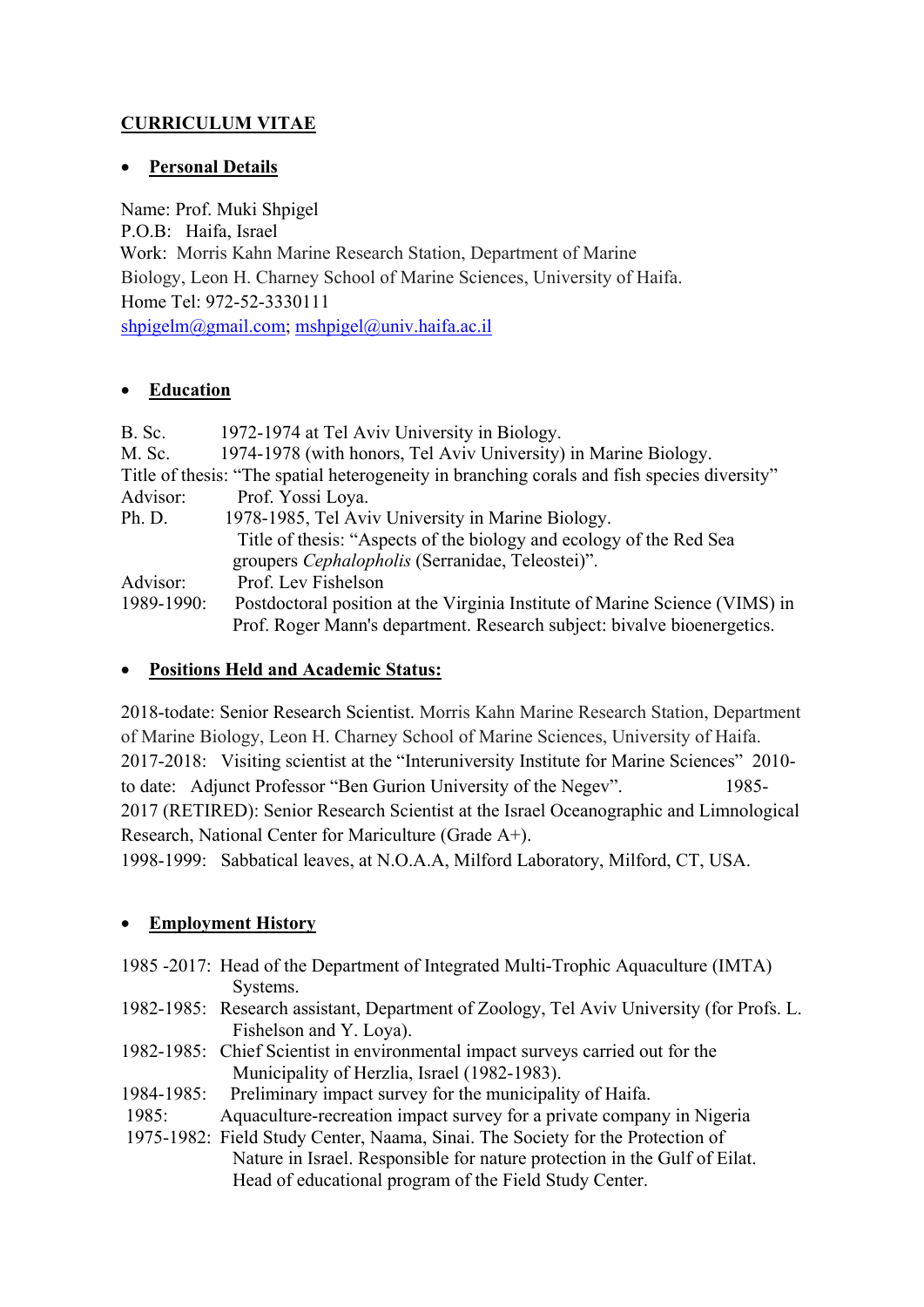1973-1974: Assistant curator, Zoological Museum, Tel Aviv University.

# • **Professional Activities**

## **(a) Professional and Academic administration functions:**

| 2017:      | Member of grants evaluation committee for the "ministry of sciences".             |
|------------|-----------------------------------------------------------------------------------|
| 2012-2017: | Expert Panel of the EU commission.                                                |
| 2015:      | Member of grants evaluation committee for the "ministry of agriculture".          |
| 2015:      | Member of grants evaluation committee for the ERA-Net COFASP "French              |
|            | National Research Agency"                                                         |
| 1999-2009: | Member of the honors and awards committee, the World Aquaculture                  |
|            | Society.                                                                          |
| 2006:      | Session organizer of the polyculture session for the World Aquaculture            |
|            | conference in Florence, Italy in May 2006.                                        |
| 2005:      | Committee member in EFARO (European Fisheries Aquaculture                         |
|            | organization) on future of aquaculture in Europe.                                 |
| 2003:      | Steering committee member in the Sea Urchin Conference in Chile 2003.             |
| 2002:      | Session organizer of the polyculture session for the World Aquaculture            |
|            | Society conference in Beijing, China.                                             |
| 2001:      | Organizer and moderator of polyculture session for the World Aquaculture          |
|            | Society conference in Orlando, Florida, USA.                                      |
| 1985-1988: | Advisor to the Ministry of Environment of Israel on various issues                |
|            | concerning nature protection such as the impact of yacht marinas and              |
|            | sedimentation on coral reef ecosystems and the impact of sewage on the            |
|            | coral reefs.                                                                      |
| 1985-2000: | Advisor to the "Nature Reserves Authority" on various issues concerning           |
|            | nature protection of coral reefs such as the impacts of divers and underwater     |
|            | vessels on the coral reef ecosystem and the impacts of commercial rearing         |
|            | of local reef fish on the coral reef.                                             |
| 1993-1999: | As member of the Israeli Diving Federation directorate, initiated and             |
|            | established a foundation for M.Sc. students for research on the marine            |
|            | environment.                                                                      |
| 1993-1998: | Advisor to the Israel Union for Environmental Defense on various issues           |
|            | concerning nature protection.                                                     |
| 1998:      | Invited by Fremantle University of Tafe, West Australia as a consultant to set    |
|            | up an experimental IMTA system.                                                   |
| 1998:      | Invited to Big Island Abalone Farm in Kailu-Kona, Hawaii as a consultant to       |
|            | set up abalone-seaweed integrated system.                                         |
| 1992-2000: | Board of Directors, Israeli Underwater Federation (22,000 members).               |
|            | Head of the Environmental Protection Committee.                                   |
| 1998:      | Organizer of the Integrated Systems Session for the World Aquaculture             |
|            | Society conference in Sydney, 1999.                                               |
| 1993-1995: | Steering Committee and preparation of the curriculum course on mariculture        |
|            | for the Maritime and Mariculture College "Mevuoth Yam" Michmoret                  |
| 1992:      | Organizer of a meeting on Sea Protection with the Institute for Nature            |
|            | Conservation Research of Tel-Aviv University and the Israeli Underwater           |
|            | Federation on sea protection. Tel-Aviv University. September 23, 1992.            |
| 1976-1982: | Chief Scientist in marine and terrestrial surveys in the Sinai Peninsula, for the |
|            | Society for the Protection of Nature in Israel.                                   |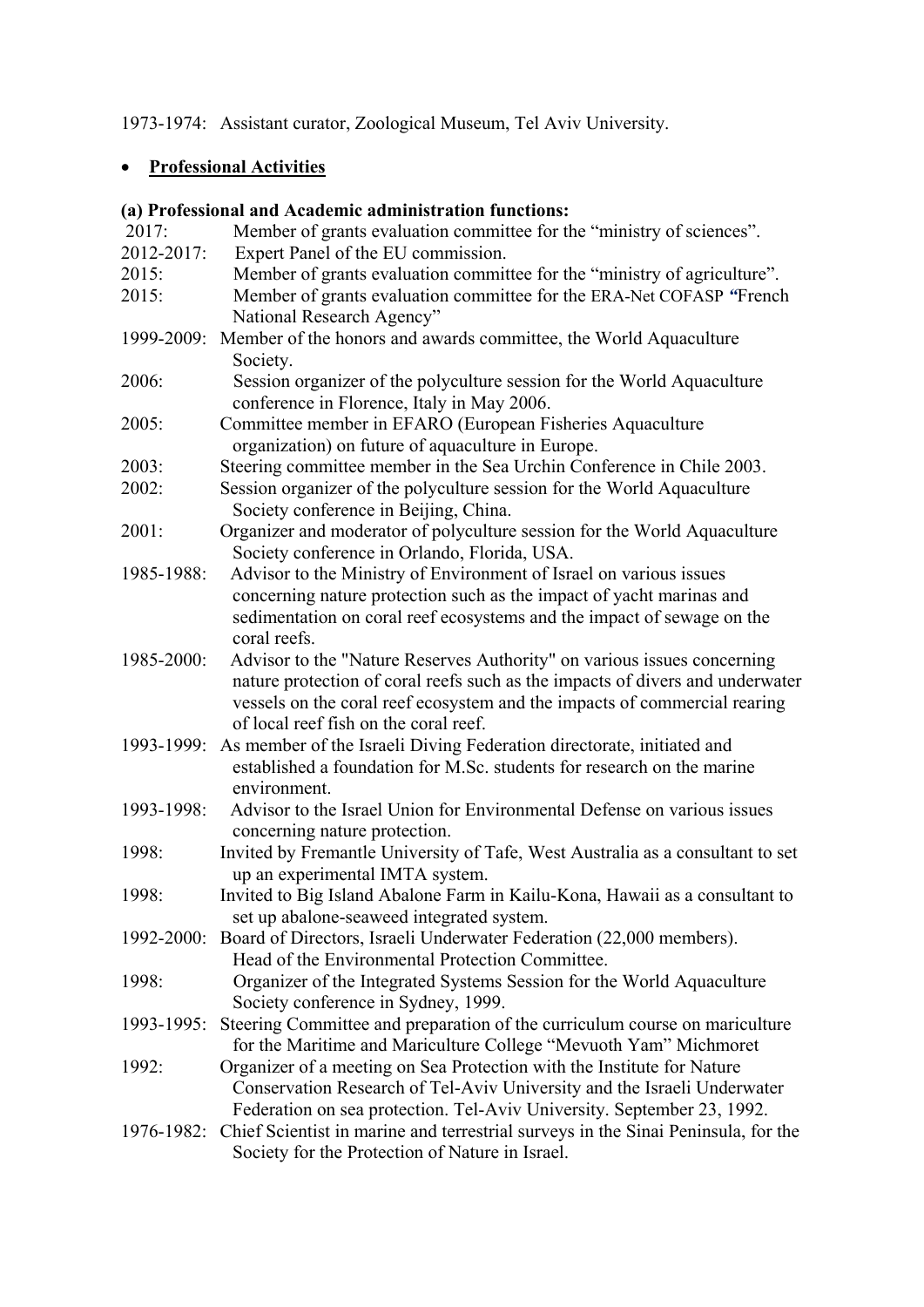## **(b) Editor or member of editorial board of scientific/professional journal:**

1999- 2016- Associate Editor "Journal of the World Aquaculture Society"

2007- 2014- Associate Editor "Journal of Applied Aquaculture"

2012- 2014- Associate Editor "journal Aquatic Biosystems"

1988-1995- Editorial board "YAM" (diving magazine). Editor of a special issue (1994) devoted to the protection of the sea

## **(c) Reviewer of manuscripts for the following journals:**

### 1. Aquaculture.

- 2. Aquacultural Engineering.
- 3. Aquaculture International.
- 4. Aquaculture research.
- 5. Bamidgeh.
- 6. Journal of Experimental Marine Biology and Ecology.
- 7. Journal of Shellfish Research.
- 8. Marine Biology.
- 9. Marine Ecology.
- 10. Environmental Technology.
- 11. Journal of appliedphycology

### **(c.1) Reviewer of grant proposals submitted to:**

- 1. The German Israeli Foundation for Scientific Research and Development (GIF).
- 2. The Israel Inter-University (IUI) Ecology Fund
- 3. Binational Agriculture Research and Development Fund (BARD, Israel-US)
- 4. The Israel Science Foundation (ISF).
- 5. SBIR-Small business innovation research, Department of Commerce USA
- 6. The Israel Academy of Science and Humanities.
- 7. Ministry of Agriculture, South Africa (NRF).
- 8. Ministry of Agriculture, Israel.
- 9. EU commission (expert panel-2011-2015)
- 10 GIF, German Israel foundation

### **(d) Membership in professional/scientific societies:**

- 1987 Today World Aquaculture Society
- 1990 Today European Aquaculture Society.
- 1987 2016 National Shellfisheries Association, USA
- 2004 2014 Israel Society of Aquaculture
- 1985 1995 Israel Society of Zoology

## **Educational activities**

#### **Courses taught**

#### **a. National**

- 2017-2019: Lecturer at the Maritime College of Mikhmoret on: 1. Introduction to Mariculture.
- 2009- 2017: Ben Gurion University, "Fish Biology, Ecology and Biotechnology".
- 1995- 2013: The Faculty of Agriculture, Hebrew University of Jerusalem.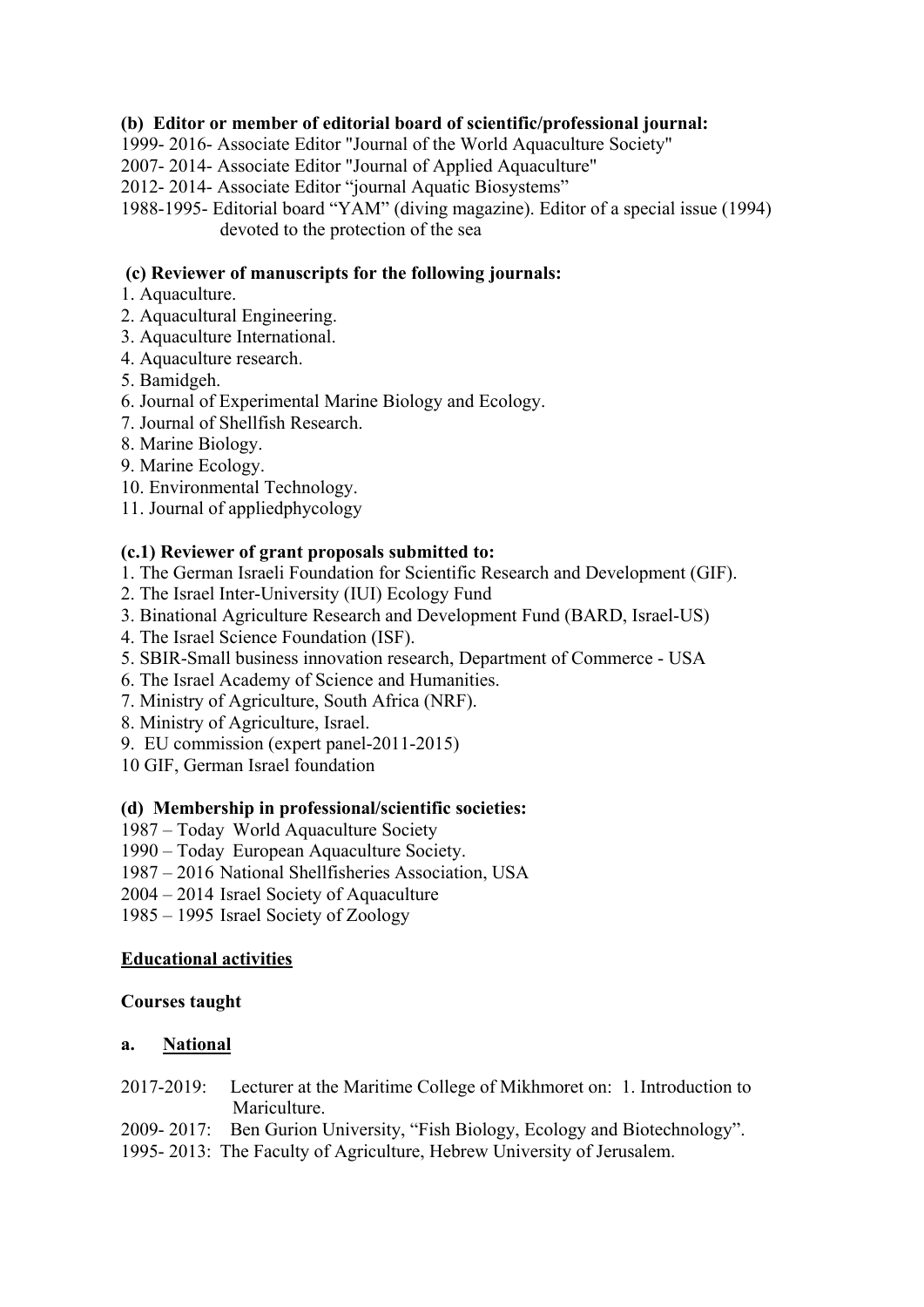| Coordinator of the course "Introduction to Mariculture" and lecturer on<br>"Molluscs in Mariculture" and on "Marine Polyculture and Integrated<br>Systems".        |
|--------------------------------------------------------------------------------------------------------------------------------------------------------------------|
| 2000–2003: A guest lecturer at the Heinz Steinitz Interuniversity Institute, Eilat in the                                                                          |
| course "The Ecology System of the Gulf of Eilat" (Coordinators - Drs. A.                                                                                           |
| Ganin and Micha Ilan).                                                                                                                                             |
| Lecture on "The Effects of Mariculture on the Gulf of Elat",                                                                                                       |
| "Predator-Prey Interactions and Sex Reversal in the Coral Reef Ecosystem"                                                                                          |
| and "Environmentally Friendly Aquaculture in the Gulf of Elat".                                                                                                    |
| 1998-2000: Lecturer at the Maritime College of Mikhmoret on: 1. Fish behavior. 2.                                                                                  |
| Introduction to Mariculture                                                                                                                                        |
| 1994–2000: The Faculty of Agricultural Engineering, the Technion, Haifa: Coordinator of<br>the course "Introduction to Mariculture" and lecturer on "Bivalves as a |
| Biofilter" and "Marine Polyculture".                                                                                                                               |
| 1986-1993: Faculty of Agriculture, Hebrew University of Jerusalem.                                                                                                 |
| Lecturer on: "Bivalve Culture and Reproduction" (Part of the course                                                                                                |
| "Introduction to Mariculture", coordinator - H. Gordin)                                                                                                            |
| 1982-1985: Teaching assistant in the following courses given at the Department of                                                                                  |
| Zoology, Tel Aviv University:                                                                                                                                      |
| Invertebrate Zoology- Prof. Y. Loya                                                                                                                                |
| Marine Ecology - Prof. L. Fishelson                                                                                                                                |
| Life in the Intertidal Zone of the Mediterranean - Dr. M. Goren                                                                                                    |
|                                                                                                                                                                    |

## **b. International**

| 2013:      | Visiting Professor in Cagliari University, Sardinia, Italy. Coordinator of the<br>course "Introduction to Mariculture" |
|------------|------------------------------------------------------------------------------------------------------------------------|
| 2005:      | China-Israel workshop on Aquaculture, Qindao, P.R. China                                                               |
| 2005-2011  | Lecturer in the international post graduate course on aquaculture organised                                            |
|            | by the Faculty of Agriculture, Hebrew University of Jerusalem.                                                         |
| 2003:      | Invited as lecturer in international advanced seminar on mollusk production                                            |
|            | in Mediterranean countries by CIHEAM, Zaragoza, Spain.                                                                 |
| 2002:      | Invited as lecturer by CIHEAM to international training course on                                                      |
|            | "recirculation systems for fish culture" in Sete, France in January 2004.                                              |
| 2000:      | Invited as lecturer in advanced training course of Sea Urchin Aquaculture                                              |
|            | and integrated systems, at the International Marine Center, Torregrande, and                                           |
|            | Sardinia, Italy.                                                                                                       |
| 1988-1990: | Guest lecturer at the University of Maryland, Dept. of Zoology: "Space                                                 |
|            | Partitioning and Symbiosis in Coral Reef Fish" (part of the course "Life in                                            |
|            | the Ocean", coordinator - Prof. Eugenie Clark).                                                                        |

#### **a. Research students**

1988-1990: Miron Sarid, M.Sc. student, the Faculty of Agriculture, The Hebrew University of Jerusalem. Thesis title: "The influence of water temperature, algae concentration and water flow on the filtration rates of *Crassostrea gigas*". Guidance with Prof. Balfur Heffer.

1991-1992: Micha Vaisbaum, graduate student, a final project for the degree of engineer. The Faculty of Agricultural Engineering, The Technion, Haifa.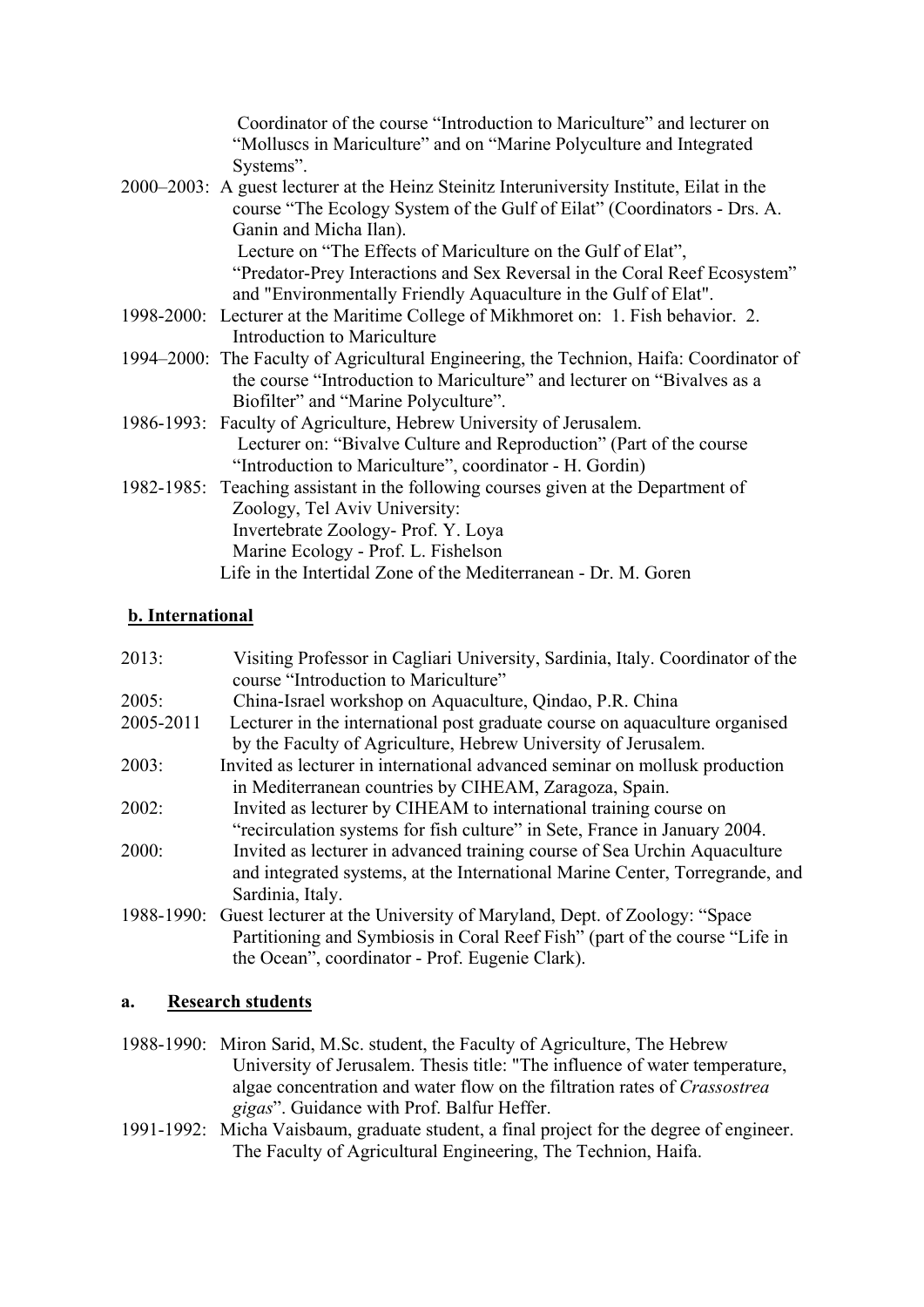|            | Thesis title: "Grading machine for edible oysters". Guidance with Prof.                           |
|------------|---------------------------------------------------------------------------------------------------|
|            | Eitan Kimmel).                                                                                    |
|            | 1992-1994: Alon Ben-Gal, M.Sc. student, Department of Environmental Sciences, The                 |
|            | Hebrew University of Jerusalem.                                                                   |
|            | Thesis title: "Bioaccumulation of halogenated phenols from chlorinated                            |
|            | seawater in bivalve molluscs". Guidance with Prof. H. Shuval.                                     |
|            | 1993-1994: Dana Zelding, final project for the degree of practical engineer.                      |
|            | The Braude Bioengineering College, Carmiel.                                                       |
|            | Thesis title: "Using edible oysters and clams as a biofilter of fishpond                          |
|            | effluents".                                                                                       |
| 1993-1994: | Gal Hauzer, final project for the degree of practical engineer.                                   |
|            | The Braude Biotechnology College, Carmiel.                                                        |
|            | Thesis title: "Bioenergetics of the European abalone, Haliotis tuberculata."                      |
| 1993-1994: | Shaul Golomb, graduate student, final project for the degree of engineer.                         |
|            | The Faculty of Agricultural Engineering. The Technion, Haifa.                                     |
|            | Thesis title: "Commercial methods for collecting burrowing clams from the                         |
|            | sediment". Guidance with Prof. Eitan Kimmel.                                                      |
| 1998:      | Nurit Gordon, M.Sc. student, Faculty of Agriculture, The Hebrew University                        |
|            | of Jerusalem. Thesis title: "Nutritional requirements of metamorphosed                            |
|            | abalone (Haliotis discus hannai)". Guidance with Drs. S. Harpaz and A.                            |
|            | Neori. Guidance with Dr. Amir Neori and Prof. Jaap Van Rijn. The Faculty                          |
|            | of Agriculture.                                                                                   |
|            | 2001-2002: Andreas Schuenhoff, M.Sc. student, University of Las Palmas de Gran                    |
|            | Canaria, Portugal. Thesis title: "The Performance of a Semi-Commercial,                           |
|            | Integrated System for the Culture of Fish and Seaweed."                                           |
| 2003-2006: | Eran Hadas, Ph.D. student, Tel Aviv University. Thesis title: "Energy budget                      |
|            | on the demosponge Negombata magnifica." Guidance with Dr. Micha Ilan.                             |
|            | Tel Aviv University. (with honors).                                                               |
| 2004-2007: | Hyar Katz, M.Sc. student, Faculty of Agriculture, The Hebrew University                           |
|            | of Jerusalem. Thesis title: "Nitrogen budget in fish, bivalves, seaweed                           |
|            | integrated system". Guidance with Prof. Jaap Van Rijn. The Faculty of                             |
|            | Agriculture.                                                                                      |
| 2010-2014: | Hanit Ben Ari: Ph.D. student, BGU University. Thesis title: Control the                           |
|            | gametogenesis of the purple sea urchins Paracentrotus lividus. Guidance                           |
|            | with Dr., Hanna Rosenfeld (with honors).                                                          |
| 2010-2014: | Tomer Ben Ari: M.Sc. student, BGU University. Thesis title: Nutrient nd                           |
|            | energy budget in Multi-trophic integrated mariculture system (with honors).                       |
| 2011-2015: | Erez Yeruham: M.Sc. Student, Tel Aviv University. Thesis title: Ecology of                        |
|            | the sea urchins <i>Paracentrotus lividus</i> in the Eastern Mediterranean cost.                   |
|            | Guidance with Prof. Abelson Avigdor.                                                              |
| 2016-2017: | Dr. Suzanne Buxbaum. A Post-Doc position.                                                         |
| 2016-2018: | Matan Yona: M.Sc. Student. Department of Environmental Sciences. The                              |
|            | Hebrew University of Jerusalem. Thesis title: biomineralization processes in                      |
|            | sea urchins using fluorescent dyes and confocal microscopy. Guidance with<br>Prof. Jonathan Erez. |
| 2019:      | Itay Kalski. M.Sc. Student. Morris Kahn Marine Research Station,                                  |
|            | Department of Marine Biology. Leon Charney School of Marine Sciences,                             |
|            | University of Haifa. Guidance with Prof. Tali Mass                                                |
|            |                                                                                                   |

#### **Scientific Publications**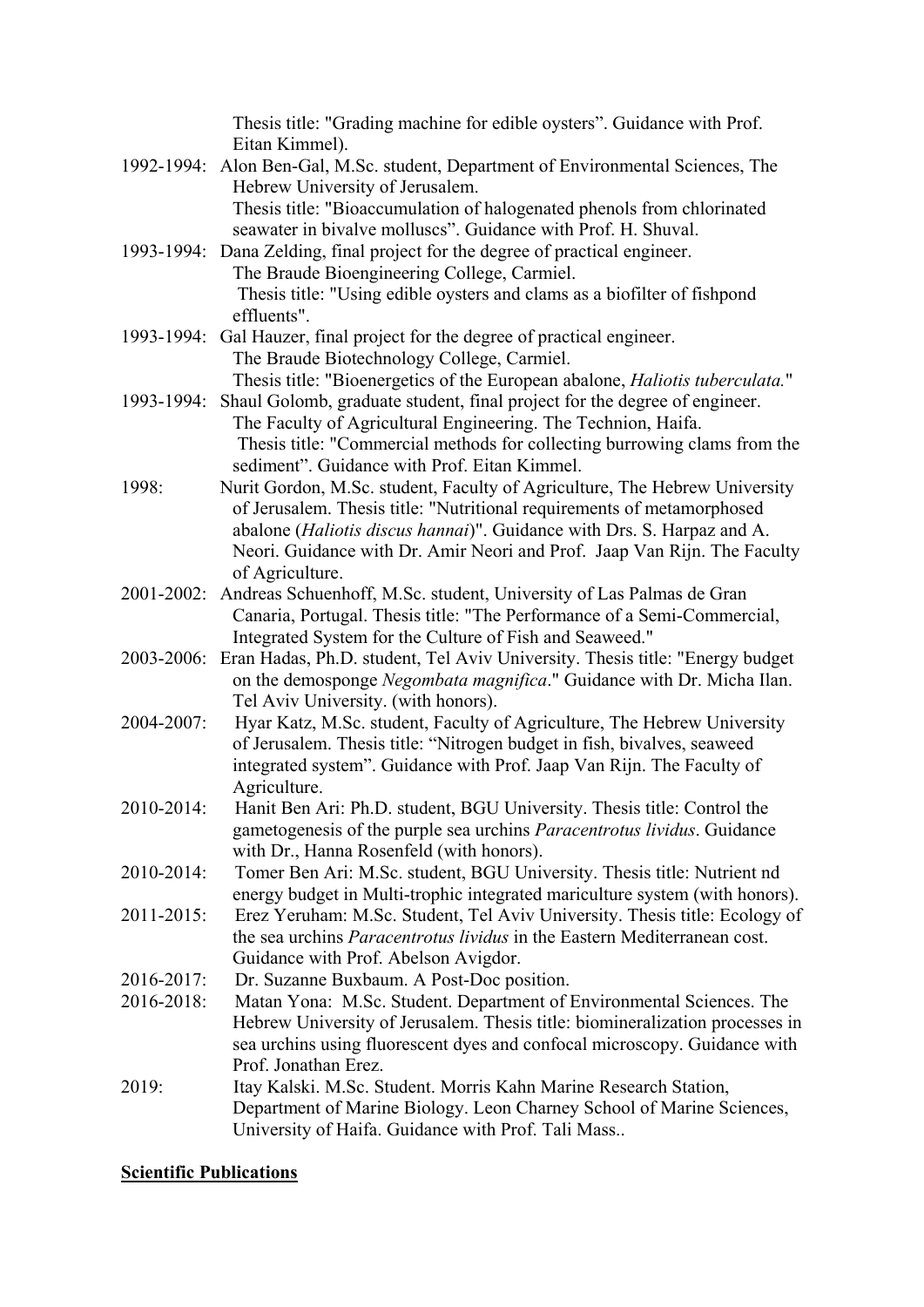#### **(a) Authored books**

**1. Shpigel, M**. (1994). Red Sea Fish. The Society for the Protection of Nature Pub. 183 pp. (translated into 5 languages).

#### **(b) Chapters in collective volumes.**

- **1. Shpigel, M**. (1983). The Serranidae. In: *Encyclopedia of Plant and Animal Life in Israel*, Vol. 1, Society for the Protection of Nature, Israel Defense Ministry Publ., pp. 165-167 (in Hebrew).
- 2. Lawrence, J.M., McBride, S.C., Plank, L.R. and **Shpigel, M**. (2003). Ammonia tolerance of the sea urchins *Lytechinus variegates Arbacia punctulata*, *Strongylocentrotus franciscanus*, and *Paracentrotus lividus*. In: *Echinoderm Research 2001.* Feral & David (Eds.), pp. 233-236. Swets& Zeitlinger, Lisse.
- **3. Shpigel, M**. (2005). Bivalves as biofilters and valuable product in land based aquaculture systems-review. In: *The Comparative Roles of Suspension-Feeders in Ecosystems*. Dame, R. and Olenin, S. (Eds). Kluwer Academic Pub., Dordrecht, The Netherlands, 400 pages.
- **4.** Neori, A. and **M. Shpigel** (2006). Algae: key for sustainable mariculture. In: *Seaweed Resources of the World* (Critchley, AT, M. Ohno, DB Largo, Eds.), ETI Bioinformatics, University of Amsterdam (a book and a DVD disk).
- **5.** Neori, A. and **M. Shpigel** (2006). An integrated system for farming fish, seaweed and abalone (an invited contribution). *In: CAB International Aquaculture Compendium. Online at* [www.cabicompendium.org/ac.](http://www.cabicompendium.org/ac) Wallingford, UK.
- **6. Shpigel, M.** and Neori, A. (2007) Evaluation of macroalgae, microalgae, and bivalves as biofilters in sustainable land-based mariculture systems. In: *Ecological and Genetic Implications of Aquaculture Activities* Theresa M. Bert, (Ed.). Klewer Publications, Dordrecht, the Netherlands.
- **7. Shpigel, M** (2009). Coral nutrition. In; *working with aquarium corals.* Leewis, R, Wijgerde, T., Laterveer, M and Osing, R (Eds.) The European Association for Zoos and Aquaria.
- **8. Shpigel, M. (**2013**).** Mariculture systems, Integrated Land-Based*. In: Sustainable Food Production. Springer Science, N.Y.* PP. 111-1120.
- **9. Shpigel, M. (**2015**).** Land-Based Integrated Multi-Trophic Mariculture System. I*. In: Encyclopedia of Sustainability Science and Technology. Springer Science, N.Y.*
- **10***.* **Shpigel, M.** (2013). Environmentally friendly mariculture. *In: Glory of the sea: Stability and Change in the Aquatic Systems of Israel*. N. Stambler, Lotan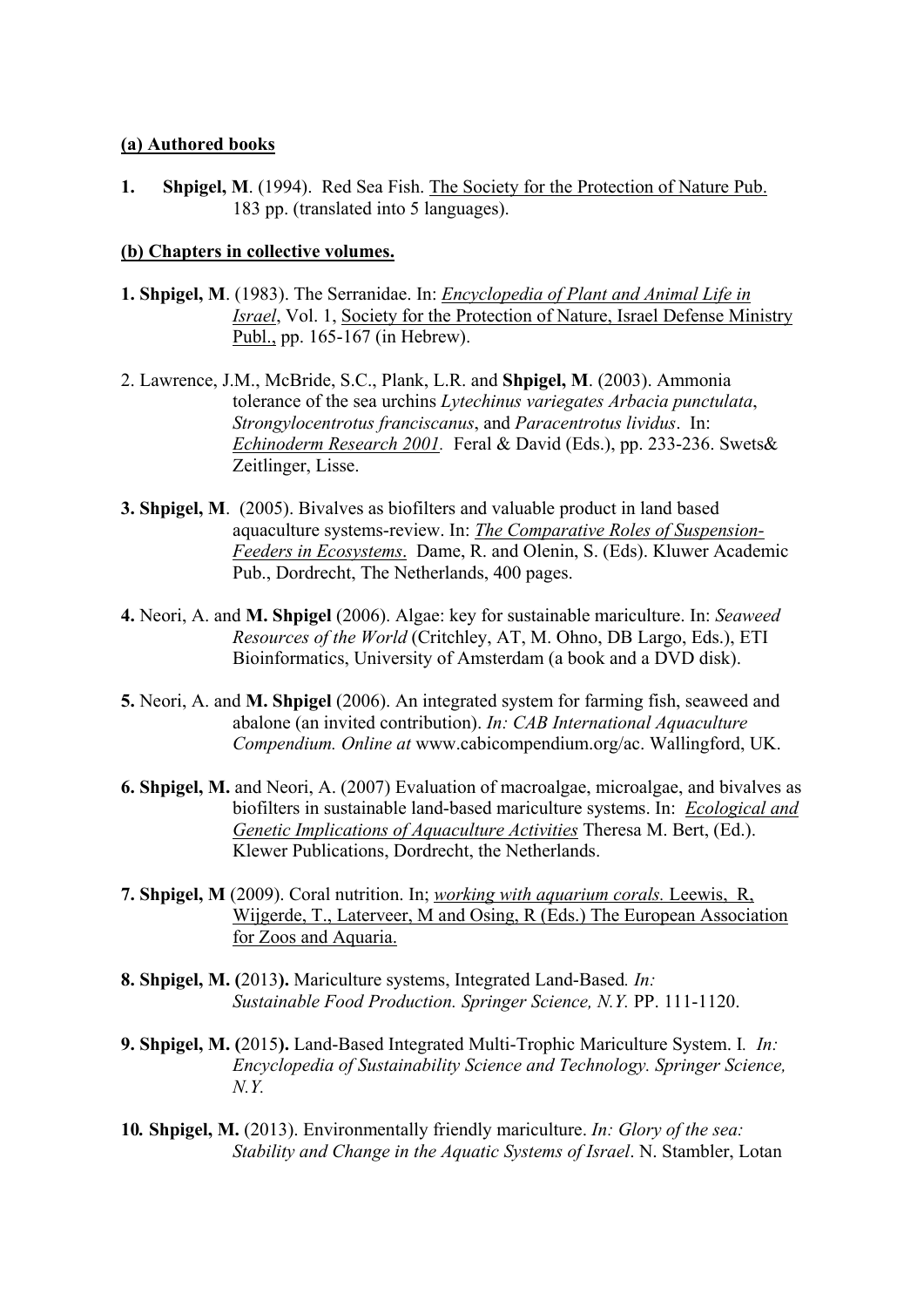T., Berman Frank, I. (Eds.). The Israeli Association of Aquatic Sciences. 457pp (In Hebrew).

**11***.* Neori, A., **Shpigel, M**., Guttman, L., Israel, A. **(submitted**). Chapter 5. The Development of Integrated Multi -Trophic Aquaculture (IMTA) in Israel. In: Greening the Blue Revolution: The Turquoise Revolution of Integrated Multi-Trophic Aquaculture (IMTA) (Chopin, T., Neori, A., Robinson, S. and Troell, M., Eds.). Springer Publishers, Dordrecht.

#### **(c) Refereed articles/letters in scientific journals**

- 1. **Shpigel, M**. (1982). Niche overlap among two species of coral dwelling fishes of the genus *Dascyllus* (Pomacentridae). Env. Biol. Fish. 7(1): 65-68.
- 2. **Shpigel, M.** and Fishelson, L. (1983). Ecology and sociobiology of coexistence in two species of *Dascyllus* (Pomacentridae, Teleostei). Bull. Inst. Oceanogr. Fish. 9: 207-224.
- 3. Diamant, A and **Shpigel, M.** (1985). Interspecific associations of groupers Serranidae, Teleostei) with octopus and moray eels in the Northern Red Sea. Env. Biol. Fish. 13: 153-159.
- 4. **Shpigel, M.** and Fishelson, L. (1986). Behavior and physiology of two species of *Dascyllus* (Pomacentridae, Teleostei). Env. Biol.Fish. 17:253-261.
- 5. **Shpigel, M.,** Coon, S.L. and Kleinot, P. (1989). Growth and survival of cultchless spat of *Ostrea edulis* Linnaeus, 1750 produced using epinephrine and shellchips. J. Shellfish. Res. 8(2): 355-357.
- 6. **Shpigel, M.** (1989). Gametogenesis of the European Flat oyster (*Ostrea edulis*) and Pacific oyster (*Crassostrea gigas*) in warm water in Israel. Aquaculture 80(3-4):343-349.
- 7. **Shpigel, M.** and Fishelson, L. (1989). Food habits and feeding behavior of Red Sea groupers *Cephalopholis* (Serranidae, Teleostei) Env. Biol. Fish 24:67-73.
- 8. **Shpigel, M.** and Fishelson, L. (1989). Habitat partitioning between species of the genus *Cephalopholis* (Pisces, Serranidae) across the fringing reef of the Gulf of Aqaba (Red Sea). Mar. Ecol. Prog. Ser. 58(1-2):17-22.
- 9. **Shpigel, M.** and Fridman, R. (1990). Propagation of the Manila clam *Tapes semidecussatus* in the effluent of fish aquaculture ponds in Eilat, Israel. Aquaculture 90(2): 113-122.
- 10. Gordin, H., Krom, M., Neori, A., Popper, D., Porter, C. and **Shpigel, M.** (1990). Intensive integrated seawater fish ponds: Fish growth and water quality. In: Research in Modern Aquaculture. H. Rosenthal and S. Sarig Aquaculture Society, Special Publication No.11. pp. 45-64.
- 11. **Shpigel, M.** and Fishelson, L. (1991). Territoriality and associated behavior in three species of the genus *Cephalopholis* (Pisces: Serranidae) in the Gulf of Aqaba, Red-Sea. J. Fish Biol. 38(6): 887-896.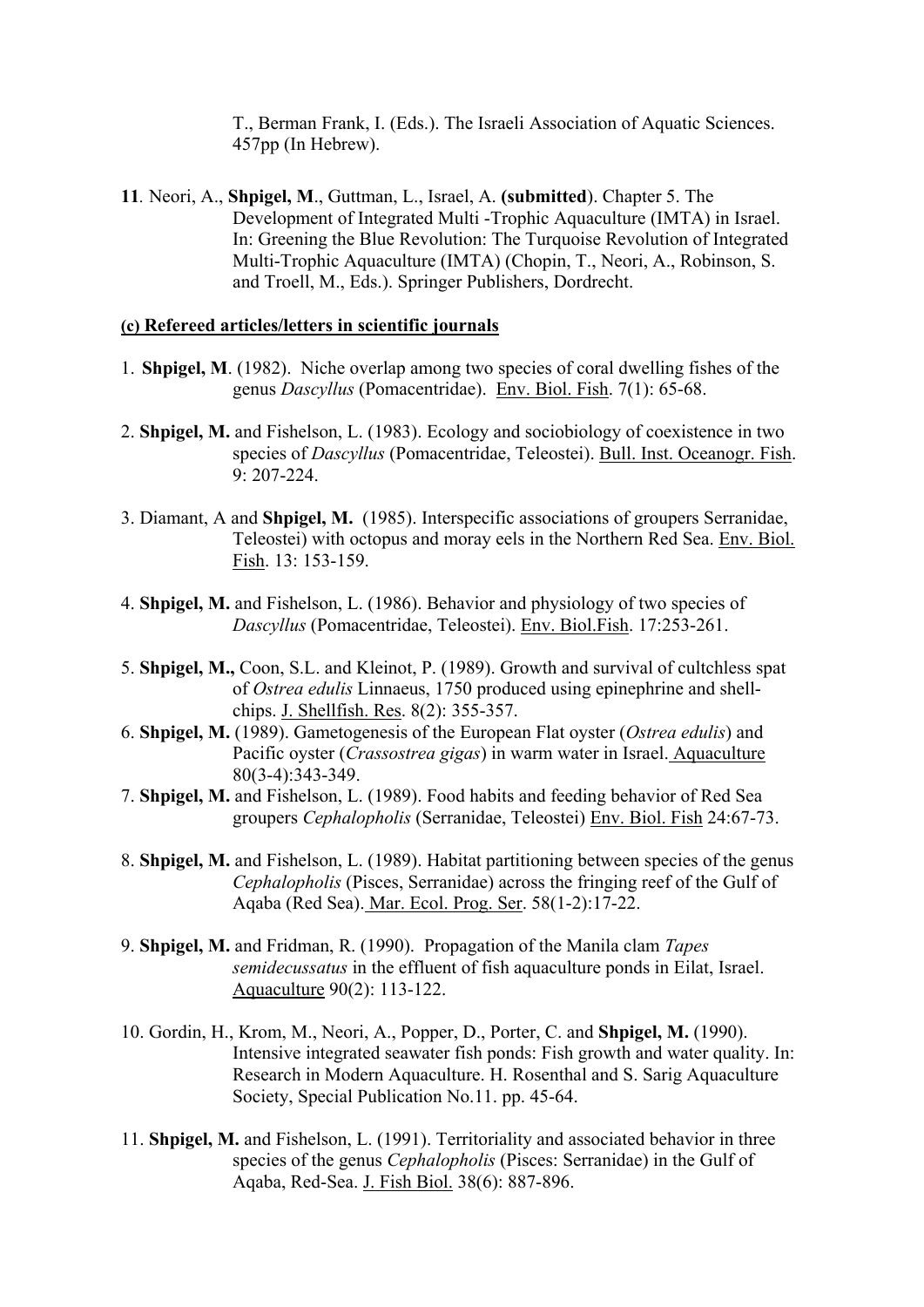- 12. **Shpigel, M.** and Fishelson, L. (1991). Experimental removal of piscivorous groupers of the genus Cephalopholis (Serranidae) from coral habitats in the Gulf of Aqaba. Environ. Biol. Fish. 31(2): 131-138.
- 13. **Shpigel, M.** and Blaylock, R.A. (1991). The Pacific oyster *Crassostrea gigas*, as a biological filter for marine fish aquaculture pond. Aquaculture 92(2-3):187- 197.
- 14. Sami, S., **Shpigel, M.** and Faisal, M. (1991). Comparison between the host defense mechanisms of diploid and triploid oysters *Crassostrea gigas:* effect of thermal stress on hemocyte surface Concanavalin A-binding sites. Zeitschrift fur Angewandte Zoologie 78(1): 69-78.
- 15. **Shpigel, M.**, Barber, B.J. and Mann, R. (1992). Effects of elevated temperature on growth, gametogenesis, physiology and biochemical composition in diploid and triploid Pacific oysters, *Crassostrea gigas* Thunberg. J. Exp. Mar. Biol. Ecol. 161(1): 15-25.
- 16. **Shpigel, M.,** Lee, J., Soohoo, B., Fridman, R. and Gordin, H. (1993). Use of effluent water from fish-ponds as a food source for the pacific oyster *Crassostrea gigas* Thunberg. Aquaculture Res. 24(4): 529-543.
- 17. **Shpigel, M**., Neori, A., Popper, D.M. and Gordin, H. (1993). A proposed model for "environmentally clean" land-based culture of fish, bivalves and seaweeds. Aquaculture 117: 115-128.
- 18. Allen, S.K., **Shpigel**, **M.,** Utting, S. and Spencer, B. (1994). Incidental production of tetraploid Manila clams *Tapes philippinarum* (Adams and Reeve). Aquaculture 128(1-2): 13-19.
- 19. **Shpigel, M.** and Spencer, B. (1996). Performance of diploid and triploid Manila clams (*Tapes philippinarum,* Adams and Reeve) at various levels of tidal exposure in the UK and in water from fishponds at Elat, Israel. Aquaculture 141(3-4): 159-171.
- 20. **Shpigel, M.** and Neori, A. (1996). The integrated culture of seaweed, abalone, fish and clams in modular intensive land-based systems: I. Proportion of size and projected revenues. Aquacultural Engineering 15(5): 313-326.
- 21**. Shpigel, M.**, Marshall, A., Lupatsch, I., Mercer, J.P. and Neori, A. (1996). Acclimation and propagation of the abalone *Haliotis tuberculata* in landbased culture system in Israel. J. World Aquaculture Soc. 27(4): 435-442.
- 22. **Shpigel, M.,** Neori, A. and Marshall, A. (1996). The suitability of several introduced species of abalone (Gastropoda: Haliotidae) for land-based culture with pond grown seaweed in Israel. Israeli Journal of Aquaculture/Bamidgeh 48(4), pp. 192-200.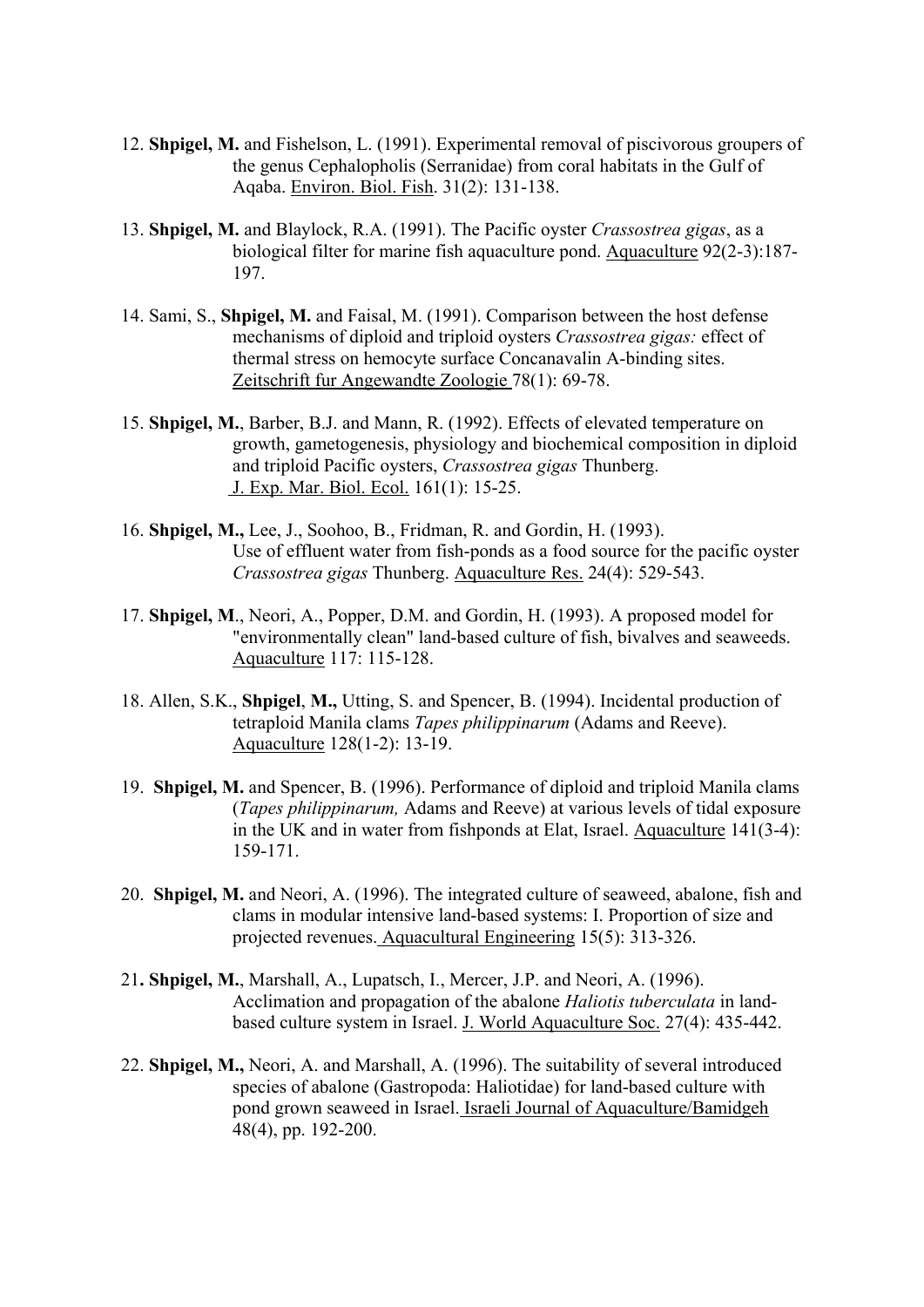- 23. **Shpigel, M.,** Gasith, A. and Kimmel, E. (1997). A biomechanical filter for treating fish-pond effluents. Aquaculture 152(1-4):103-117.
- 24. Neori, A., Ragg, N.L.C. and **Shpigel, M.** (1998). The integrated culture of seaweed, abalone, fish and clams in intensive land-based systems: II. Performance and nitrogen partitioning within integrated abalone (*Haliotis tuberculata)*  and macroalgae (*Ulva lactuca* and *Gracilaria conferta*) culture system. Aquacultural Engineering 17(4):215-239.
- 25. **Shpigel, M.,** Ragg, N. C. Lupatsch, I. and Neori, A. (1999). Protein content determines the nutritional value of the seaweed *Ulva lactuca* for the abalone *Haliotis tuberculata* and *Haliotis discus hannai.* J. Shellfish Res. 18 (1): 227-233*.*
- 26. Neori, A. and **Shpigel, M.** (1999). Using algae to treat effluents and feed invertebrates in sustainable integrated mariculture. World Aquaculture 30(2): 46-51.
- 27. **Shpigel, M.,** Ragg, N. C. Lupatsch, I. and Neori, A. (1999). Protein content determines the nutritional value of the seaweed *Ulva lactuca* for the abalone *Haliotis tuberculata* and *Haliotis discus hannai.* J. Shellfish Res. 18 (1): 227-233*.*
- 28. Neori, A, Shpigel, M. and Ben-Ezra, D. (2000). The integrated culture of seaweed, abalone, fish and clams in modular intensive land-based systems: III. Fish, seaweed and abalone. Aquaculture 186(3-4): 279-291.
- 29. McBride, S.C., Rotem, E., Ben-Ezra, D., and **Shpigel, M.** (2001). Seasonal energetics of *Haliotis fulgens* (Philippi) and *Haliotis tuberculata* (L.). J. Shellfish Res. 20(2): 659-665*.*
- 30. Boarder, S.J. and **Shpigel, M**. (2001)**.** Comparative performances of juvenile *Haliotis roei* fed on enriched *Ulva rigida* and various artificial diets. J. Shellfish Res. 20(2): 653-659.
- 31. **Shpigel, M.,** Neori, A. and Zmora, O. (2002). Sustainable land-based mariculture in arid environment. The Sea Urchin: From Basic Biology to Aquaculture. Sea Urchin Aquaculture, advanced workshop. Torregrande, Sardinia, Italy. pp. 139-144
- 32. Lee, J.J., **Shpigel, M**., Freeman, S., McLeod, S., Bowen, S., Pearson, M. and Szostek, S. (2003). Physiological ecology and possible control strategy of a toxic marine Dinoflagellate, *Amphidinium* sp., from the benthos of a mariculture pond. Aquaculture 217: 351-371.
- 33. Schuenhoff, A., **Shpigel, M**. Lupatsch. I., Ashkenazi, A., Msuya, F.E. and Neori, A. (2003). A Semi-Commercial, Integrated System for the Culture of Fish and Seaweed. Aquaculture 221(1-4): 167-181.
- 34. Neori, A., Msuya, F.E., Shauli, L., Schuenhoff, A., Lupatsch, I. and **Shpigel, M**. (2003). A novel three-state *Ulva lactuca* biofilter design for integrated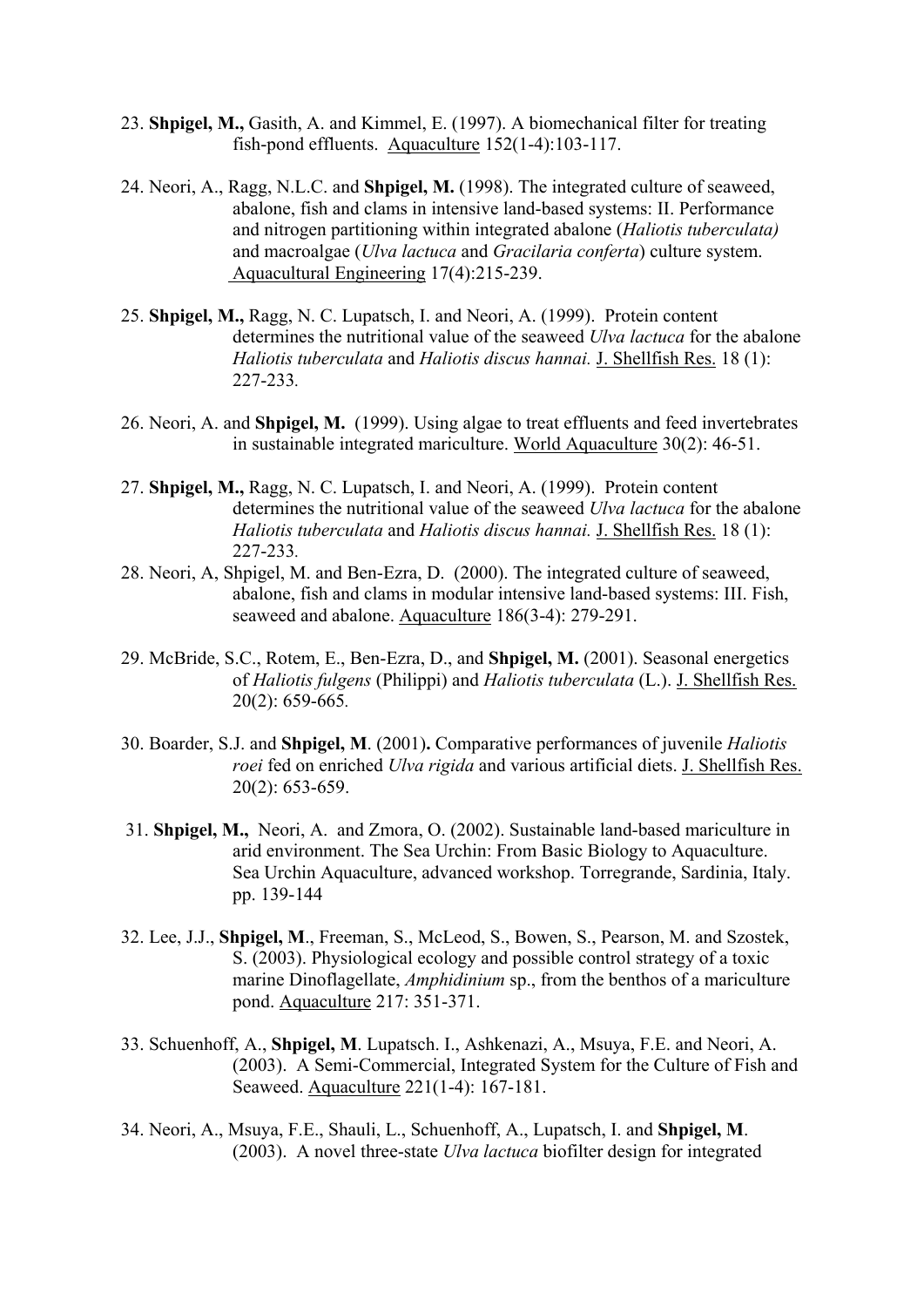mariculture: fast and efficient ammonia uptake rates and high yields of protein-rich biomass. J. Applied Phycology 15:543-553.

- 36. Lee, J., **Shpigel, M**., Olea, R., Pochon, X, Cevasco, M., and Pawlowski, J. (2004). A toxic marine dinoflagellate, *Amphidinium eilatiensis*, sp. nov., from the benthos of a mariculture sedimentation pond in Eilat, Israel. J. Euk. Microbiology 50 :( 6) 439-448**.**
- 37. Neori, A., Chopin, T., Troell, M., Buschmann, A.H., Kraemer, G.P., Halling, C., **Shpigel, M**. and Yarish, C. (2004). Integrated aquaculture: rationale, evolution and state of the art emphasizing seaweed biofiltration in modern mariculture. Aquaculture 231: 361-391
- 38. **Shpigel, M**., McBride, S.C., Marciano, S. and Lupatsch, I. (2004). The effect of photoperiod and temperature on the reproduction of European sea urchin, *Paracentrotus lividus*. Aquaculture 232:343-355.
- 39. Gordon, N., **Shpigel, M**., Harpaz, S., Lee, J.J. and Neori, A. (2004). The settlement of abalone (*Haliotis discus hannai*) larvae on culture layers of different diatoms. J. Shellfish Res. 23(2): 561-568.
- 40. Lee, J., Rodriguez, D., Zmora**,** O**.,** Neori, A, Symons, A. and **Shpigel, M.** (2004). Transition from earthen sedimentation ponds in integrated mariculture systems to ones lined with PVC, what needs to be done. J. Applied Phycology 16: 341-353.
- 41. Hadas, E., **Shpigel, M**., and Ilan, M. (2005). Sea ranching of the marine sponge *Negombata magnifica* (Demospongiae, Latrunculiidae) as a first step for latrunculin-B production. Aquaculture 244:159-169.
- 42. **Shpigel, M.** McBride, S.C., Marciano, S., Ron, S., and Ben-Amotz, A. (2005). Improving gonad colour and somatic index in the European sea urchin *Paracentrotus lividus.* Aquaculture 245:101-109.
- 43. Schlosser, S., Lupatsch I., Lawrence, J., Lawrence, A., **Shpigel, M.** (2005). Protein and energy digestibility and gonad development of the European sea urchin *Paracentrotus lividus* (Lamarck) fed algal and prepared diets during spring and fall**.** Aquaculture Research 36 (10): 972-982.
- 44. Hadas, E., Marie, E., **M. Shpigel** and Ilan, M. (2006). Virus predation by sponges is a new nutrient flow pathway in the coral reef food web. Limnology & Oceanography 51(3):1548-1550.
- 45. Gordon, N, Neori, A., Harpaz, S., Lee, J.J., and **Shpigel, M.** (2006). Effect of diatom diets on growth and survival of the abalone *Haliotis discus hannai* postlarvae. Aquaculture 252:225-233.
- 46. Zmora, O., and **M. Shpigel** (2006)**.** Intensive mass production of *Artemia* in a recirculated system. Aquaculture 255:488-494.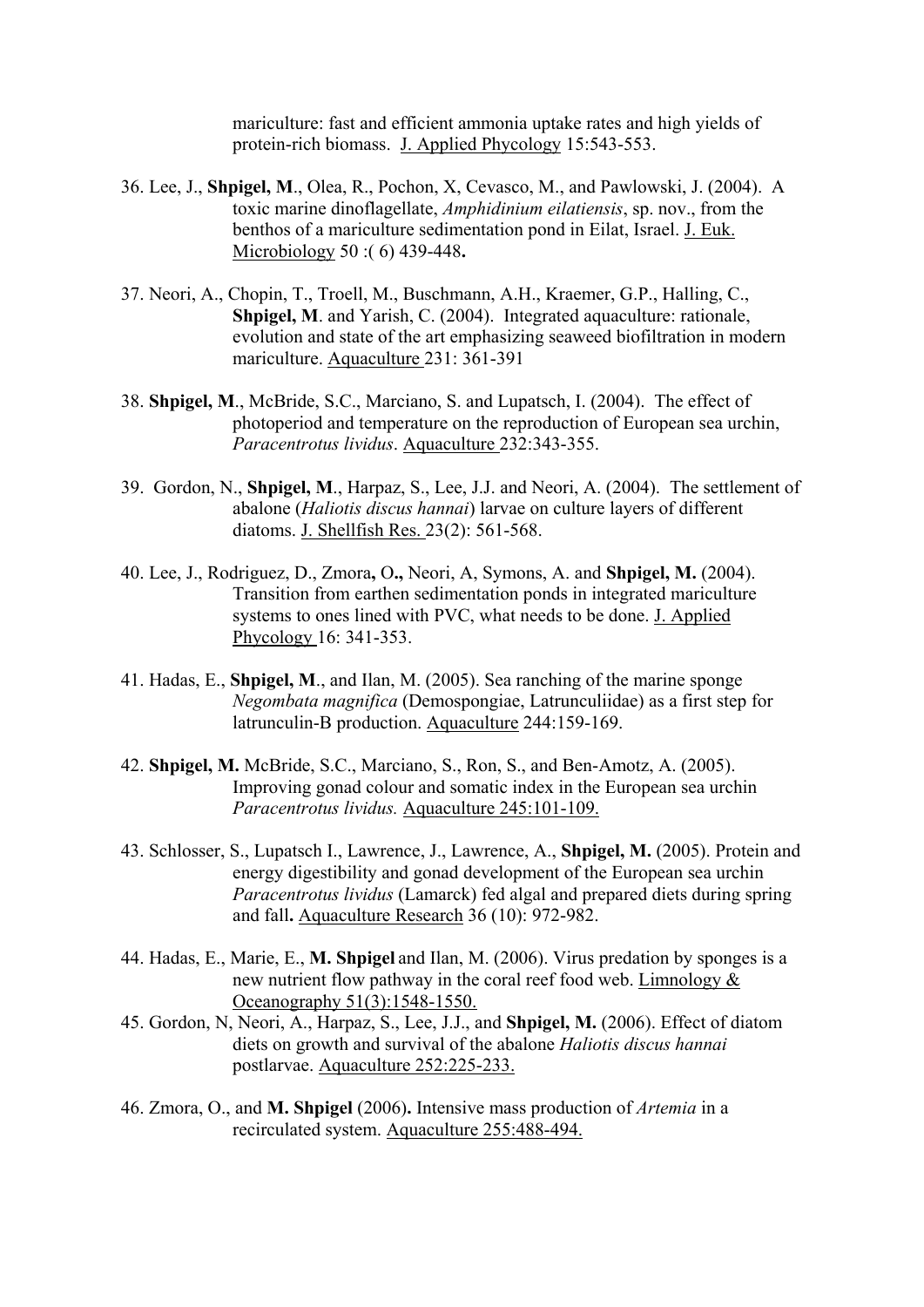- 47. **Shpigel,** M. S. Schlosser, A. Ben-Amotz, A.L. Lawrence, J. M. Lawrence (2006). Effect of dietary carotenoid on the gut and the gonad of the sea urchin *Paracentrotus lividus*. Aquaculture 261; 1269-1280.
- 48. Hadas, E., **M. Shpigel**, M. Ilan (2008). Oxygen consumption by coral reef sponge. The Journal of Experimental Biology: 211:2185-2190.
- 49. Stuart B. and **M. Shpigel** (2009)**.** Evaluating the economic potential of horizontally integrated land-based marine aquaculture. Aquaculture: 294:43-51.
- 50. Hadas, E., **M. Shpigel**, M. Ilan (2009). Particulate organic matter as a food source. The Journal of Experimental Biology 212(22): 3643-3650.
- 51. Wegi W. A., **M. Shpigel** and M. Sagi (2010). Molybdenum application and its effects on the molybdenum-enzymes NR and XDH in sea water irrigated *Salicornia*. Sciatic Horticul 126: 395-401.
- 52. Ventura, Y., Wegi W., Myrzabayeva, M., Alikulov, Z., **Shpigel, M.** Samocha, T and M. Sagi (2011). Effect of seawater concentration on the productivity and nutritional value of annual Salicornia and perennial *Sarcocornia* halophytes as leafy vegetables crops. Sciatic Horticul: 128, 189-196.
- 53. Bergman, O., Haber, M. Mayzel, B. Anderson, M.A. **Shpigel, M.** Hill, R. and Ilan, M (2011). Marine based cultivation of *Diacarnus* sponges and the bacterial community composition of wild and maricultured sponges and their larvae. Marine Biotechnology 13 (6) 1169-1182.
- 54. Ventura, Y., Wegi, A. **Shpigel. M.,** Samocha, T.M., Klim, B., Cohen, S., Santos, R., Sagi, M. (2011). Effects of day length on flowering and yield production of *Salicornia* and *Sarcocornia* species. Sciatic Horticul Sciatic Horticul 130, 510-516.
- 55. Bergman, O., M. Mayzel, B. Anderson, M.A. **Shpigel, M.** Hill, R. and Ilan, M (2011). Examination of marine-based cultivation of three demo sponges for acquiring bioactive marine natural products. Marine Drugs 2011, *9*(11), 2201- 2219.
- 56. Osinga, R., Schutter, M., Wijgerde, T., Rinkevich, B., Shafir, S., **Shpige**l **M**., Marco Luna, G., Danovaro, R., Bongiorni, L., Deutsch, A., Kuecken, M., Hiddinga, B., Janse, M., McLeod, A., Gili, G., Lavorano, S., Henard, S., Barthelemy, D., Westhoff, G., Baylina, N., Santos, E., Weissenbacher, A., Kuba, M., Jones, R., Leewis, R., Petersen, D., and Laterveer, M .(2012). The CORALZOO project: a synopsis of four years of public aquarium science, J. Marine Biol. Ass.UK. 92(4): 753-768.
- 57. Shpigel, M., Ben-Ezra, D., <sup>a</sup>Shauli, L., Sagi, M., Ventura, Y., Samocha, T. and Lee, J.J. (2013). Constructed Wetland with *Salicornia* as a Biofilter for Mariculture Effluents. Aquaculture 412: 412-413.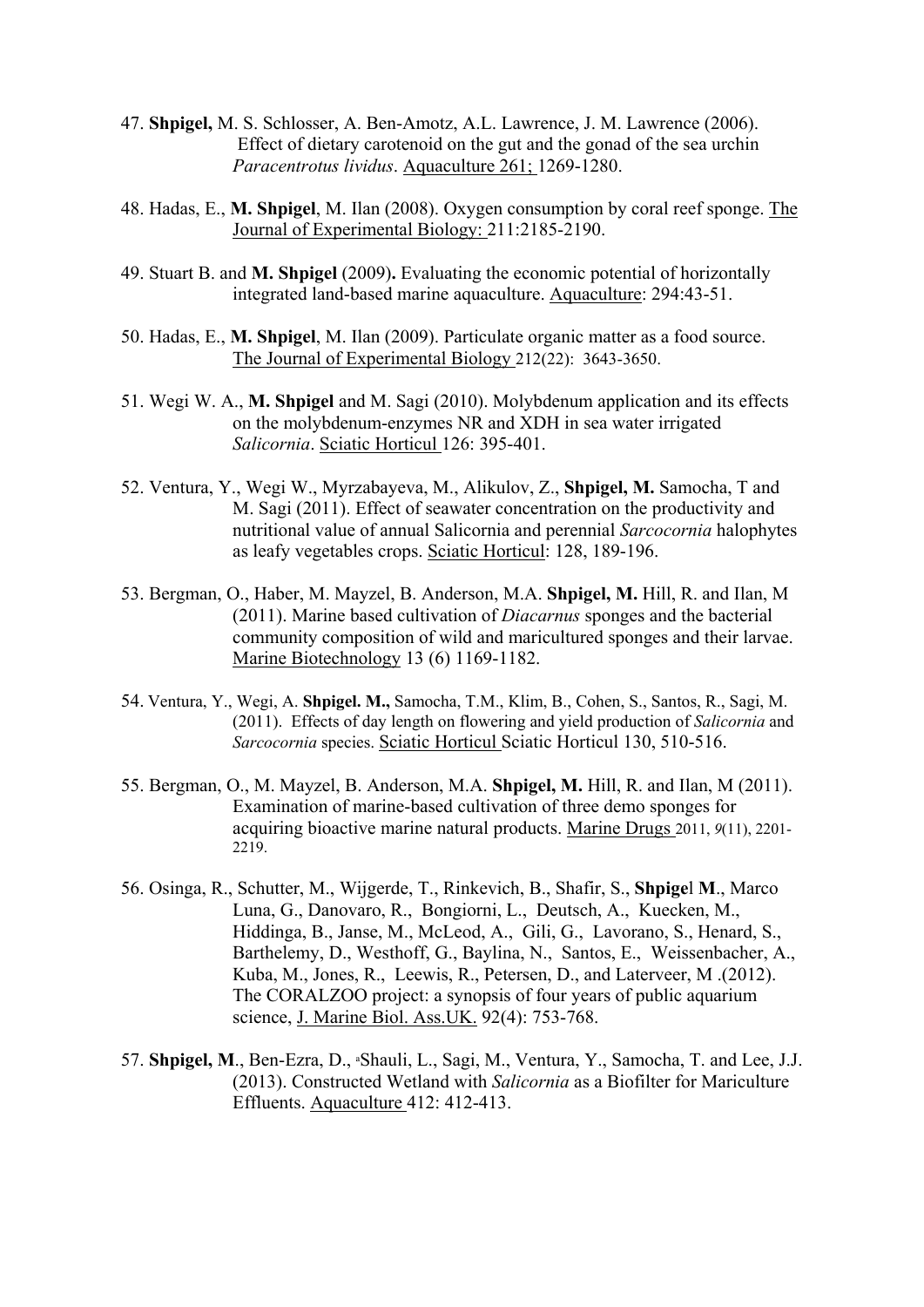- 58. Vidavsky, N, Addadi, S, Mahamid, J, Shimoni, E, Ben-Ezra, D, **Shpigel, M,** Weiner, S and Addadi, L (2014). Initial stages of calcium uptake and mineral deposition in sea urchin embryos. PNAS (doi: 10.1073/pnas. 1312833110).
- 59. Ben Ari, T., Neori, A., Ben-Ezra, D., Shauli, L., Odnietzov, V. **Shpigel, M**. (2014). Management of *Ulva lactuca* as a biofilter of mariculture effluents in IMTA system. Aquaculture 434:493-498.
- 60. Samocha, T. M., Fricker, J., Ali, A. M., **Shpigel, M**., & Neori, A. (2015). Growth and nutrient uptake of the macroalga Gracilaria tikvahiae cultured with the shrimp *Litopenaeus vannamei* in an Integrated Multi-Trophic Aquaculture (IMTA) system. Aquaculture, 446, 263-271.
- 61. Yeruham, E., Rilov, G., **Shpigel, M,** Abelson, A. (2015). Collapse of the echinoid *Paracentrotus lividus* populations in the Eastern Mediterranean - result of climate change? Scientific Reports 5:134-179.
- 62. **Shpigel, M.** Shauli, l., Odintsov, V Ben-Ezra, D. (2016). Nutrient recovery and sludge management in Seabream and Grey Mullet in Multi-Trophic Aquaculture (IMTA). Aquaculture 64: 316-322.
- **63.** [Vidavsky,](http://www.pnas.org/search?author1=Netta+Vidavsky&sortspec=date&submit=Submit) N. [Addadi,](http://www.pnas.org/search?author1=Sefi+Addadi&sortspec=date&submit=Submit) S., Scherer, A., Ben-Ezra. D**., Shpigel, M**., [Addadi,](http://www.pnas.org/search?author1=Sefi+Addadi&sortspec=date&submit=Submit) L., Weiner, S. (2016). Calcium transport into the cells of the sea urchin larva in relation to spicule formation. PNAS 113 (45):12637-12642. doi: 10.1073/pnas.1612017113.
- 64. Levy, A., Milstein, A., Neori, A., Harpaz, S. **Shpigel, M**., Guttman, L., (2017). Marine periphyton biofilters in mariculture effluents: nutrient uptake and biomass development. Aquaculture 473:513-520.
- 65. Neori, A., **Shpigel, M**., Israel, A. (2017). The Development of Polyculture and Integrated Multi -Trophic Aquaculture (IMTA) in Israel: A Review, Israel Bamidgeh, IJA-69.2017.1385.
- 66**. Shpigel, M**., Shauli, L., Odintsov V., Harpaz, S., Ben-Ezra, D., (2017). *Ulva lactuca* from an Integrated Multi-Tropic Aquaculture (IMTA) biofilter system as a protein supplement in gilthead seabream (*Sparus aurata*) diet. Aquaculture, 481; 112-118. <https://doi.org/10.1016/j.aquaculture.2018.06.038>
- 67. Qiu, X., Neori, A., Kim, J., Yarish, C., **Shpigel, M**., Guttman, L., Ben-Ezra. D., Odintsov, V., Davis, A., (2017). Evaluation of green seaweed *Ulva* sp. as a replacement of fish meal in plant-based practical diets for Pacific white shrimp, *Litopenaeus vannamei*. Journal of Applied Phycology. 30 (2), 1305-1316. DOI 10.1007/s10811-017-1278-0.
- 68. Qiu, X., Neori, A., Kim, J., Yarish, C., **Shpigel, M**., Guttman, L., Ben-Ezra. D., Odintsov, V., Davis, A., (2017). Green seaweed *Ulva* sp. as an alternative ingredient in plant-based practical diets for Pacific white shrimp,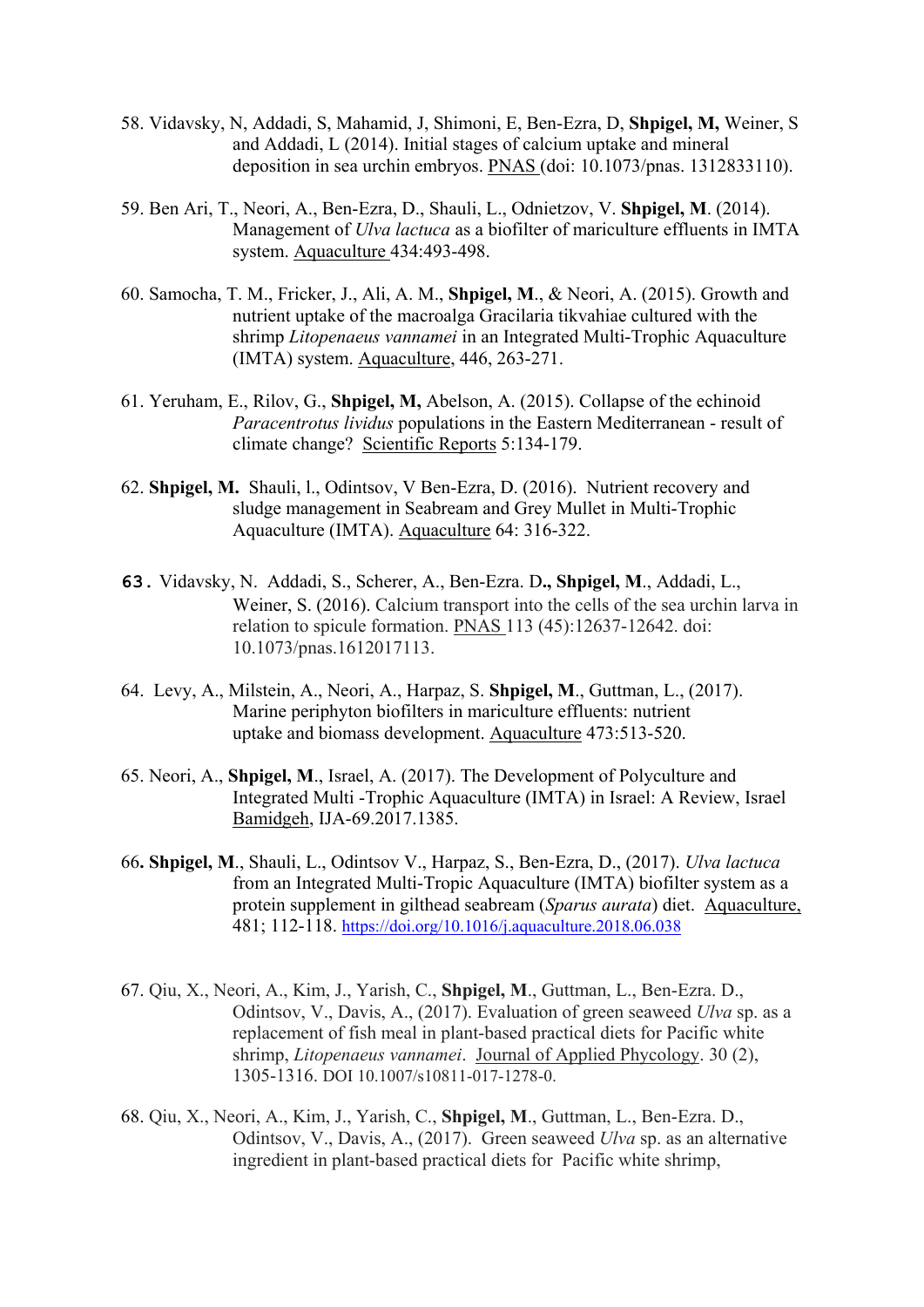*Litopenaeus vannamei.* Journal of Applied Pycology. 30 (2), 1317-1333. https: //DOI 10.1007/s10811-017-1288-y

- 69. Milstein, A., Levy, A Neori, A., Harpaz, S. **Shpigel, M**., Guttman, L. (2017). Water quality, ecological processes and management procedures in a Periphyton biofiltration system in mariculture: a statistical analysis.Aquaculture Research. 49 (4), 1491-1503. DOI 10.1111/are.13604
- 70. **Shpigel, M**., Shauli, L., Odintsov V., Harpaz, S., Ben-Ezra, D., (2018). *Ulva lactuca* biofilter from a land-based Integrated Multi Trophic Aquaculture (IMTA) system as a sole food source for the tropical sea urchin *Tripneustes gratilla elatensis*. Aquaculture, 496, 221-231. <https://doi.org/10.1016/j.aquaculture.2018.06.038>
- 71. **Shpigel, M**., Shauli, L., Odintsov, V, Ben-Ezra, D. Neori, A., Guttman, L.(2018). The sea urchin, *Paracentrotus lividus*, in an Integrated Multi-Trophic Aquaculture (IMTA) system with fish (*Sparus aurata*) and seaweed (*Ulva lactuca*): nitrogen partitioning and proportional configurations. Aquaculture, 490:260-269.<https://doi.org/10.1016/j.aquaculture.2018.02.05>
- 72. Guttman, L., Boxman, S.E., Barkan, R., Neori, A., **Shpigel, M.** (2018). Combination of *Ulva* and periphyton as biofilter for both ammonia and nitrate in fishpond effluents Algal Research, 34 (235-243). <https://doi.org/10.1016/j.algal.2018.08.002>
- 73. Yeruham, E., Abelson, A., Rilov, G. , Ben Ezra, D., **Shpigel, M.** (2019). Energy budget of cultured *Paracentrotus lividus* under different temperatures. Aquaculture, 501:7-13.<https://doi.org/10.1016/j.aquaculture.2018.11.006>
- 74. **Shpigel, M**., Guttman, L., Ben-Ezra, D., Yu, H., Chen, S. (2019). Is *Ulva* sp. able to be an efficient biofilter for mariculture effluents?. J. of Applied Phycology. (4), 2449-2459. [https://doi.org/10.1007/s10811-019-1748-7.](https://doi.org/10.1007/s10811-019-1748-7)
- 75. Gutner-Hoch, E., Martins, R., Maia, F., Oliveira, T., **Shpigel, M**., Weis, M., Tedim, J., Benayahu, Y. (2019). Toxicity of engineered micro- and nanomaterials with antifouling properties to the brine shrimp *Artemia salina* and embryonic stages of the sea urchin *Paracentrotus lividus.* ENVPOL. 251, 530-537. <https://doi.org/10.1016/j.envpol.2019.05.03>
- 76. Neori, A., Guttman, L., Israel, A., **Shpigel, M**. (2019). Israeli developed models of marine Integrated Multi Trophic Aquaculture (IMTA). J. of Coastal Resaerch, 86:11-20. https:/doi.org/10.2112/SI86-003.
- 77. Guttman, L., Neori, A, Boxman1, S.E, Shahar, B, Barkan1, R, Main, K., and **Shpigel, M.** (2019). An integrated *Ulva-*periphyton biofilter for mariculture effluents: nitrogen uptake kinetics. Algal research:42 101586. <https://doi.org/10.1016/j.algal.2019.101586>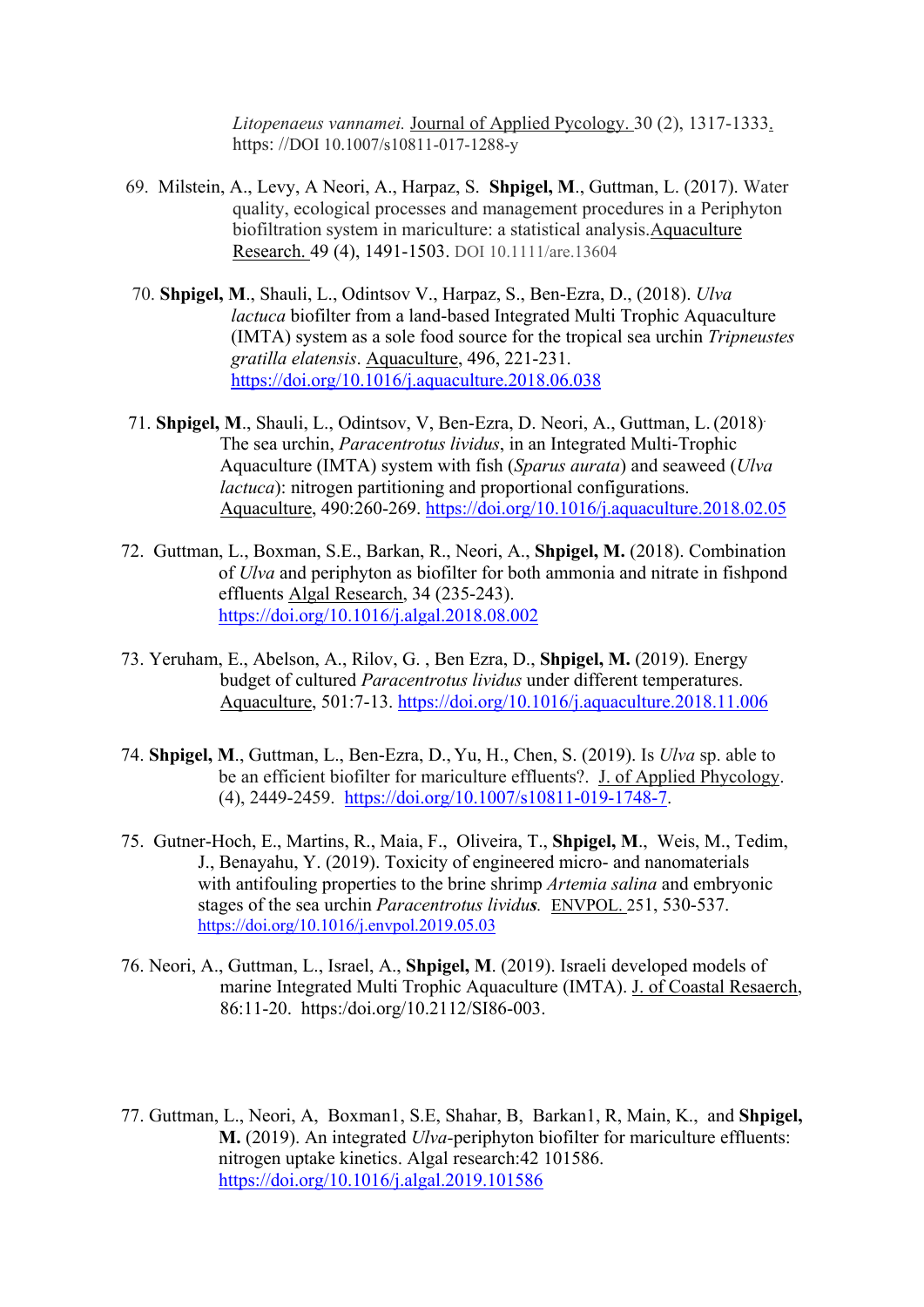- 78. Yeruham E**., Shpigel M.,** Abelson A., Rilov G.O. (2019). Ocean warming and bio invaders erode the fitness of a key herbivore at its warm distributional edge Ecology, <https://doi.org/10.1002/ecy.2925>
- 79. Shahar , B., Shpigel, M., Barkan, R., Masasa, M, Neori, A., Chernov, H., Salomon, E., Kiflawi, M. amd Guttman, L. (2020). Changes in metabolism, growth and nutrient uptake of Ulva fasciata (Chlorophyta) in response to nitrogen source. Alagl Research, 46;101781.<https://doi.org/10.1016/j.algal.2019.101781>
- 80. Neori, A., Bronfman, Y., van Rijn, J. Guttman, L., Krupnik, N., **Shpigel, M.,** Samocha, T.M., Allen D., Qiu, K., Abelin, P., Israel, A., (2020). The suitability of *Ulva fasciat*a, *Ulva compressa* and *Hypnea musciformis* for production in an outdoors film/spray/drip cultivation system, with respect to biomass yield and protein content Journal of Applied Phycology. 46;101781. [https://doi.org/10.1016/j.algal.2019.101781.](https://doi.org/10.1016/j.algal.2019.101781)
- 81. **Shpigel, M**., Ben-Ezra, D., and Erez, J. (2020). Effect of diets and light regimes on calcification and somatic growth of the sea urchin *Tripneustes gratilla elatensis.* Aquaculture, 529, 735547 <https://doi.org/10.1016/j>
- 82. Masasa, M, Kushmaro, A, Kramarsky-Winter, E, **Shpigel, M**, Barkan, R, Golberg, A, Kribus, A, Shashar, N and Guttman, L. (2021). Mono-specifc algal diets shape microbial networking in the gut of the sea urchin Tripneustes gratilla elatensis. Animal Biogenome (3) 79. DOI: [10.1186/s42523-021-00140-1](https://animalmicrobiome.biomedcentral.com/articles/10.1186/s42523-021-00140-1)

83. Custódio, L, João Rodrigues, L, Perei, G, Castañeda-Loaiza, V, Fernandes, D. Standing, A. Neori, **M. Shpigel** and M. Sagi. (2021). A Review on *Sarcocornia* Species: Ethnopharmacology, Nutritional Properties, Phytochemistry, Biological Activities and Propagation. Food 2021, 10, 2778. DOI: <https://doi.org/10.3390/foods10112778>

## **(d) Proceedings of symposia**

1. Gordin, H., Krom, M., Neori, A., Popper, D., Porter, C. and **Shpigel, M.** (1990). Intensive integrated seawater fish ponds: Fish growth and water quality. In: Research in Modern Aquaculture. H. Rosenthal and S. Sarig Aquaculture Society, Special Publication No.11. pp. 45-64.

2. **Shpigel, M.**, Neori, A., and H. Gordin (1991). Oyster and clam production in the outflow water of ma.rine fish pond in Israel. EAS (European Aquaculture Society) special publication No. 14, p. 295.

3. **Shpigel, M.**, Neori, A., Popper, D.M and H. Gordin (1992). A proposed model for "clean" land-based polyculture of fish, bivalves and seaweed. U.S-Israel Workshop on Mariculture and the Environment. Elat, Israel. pp 43-55.

4. Jenkins, G.I., Boarder, S.J., Partridge, G.J. and **Shpigel, M.** (2000). Proceedings of the National Workshop on Wastewater Treatment and Integrated Aquaculture, SARDI, pp. 137-141.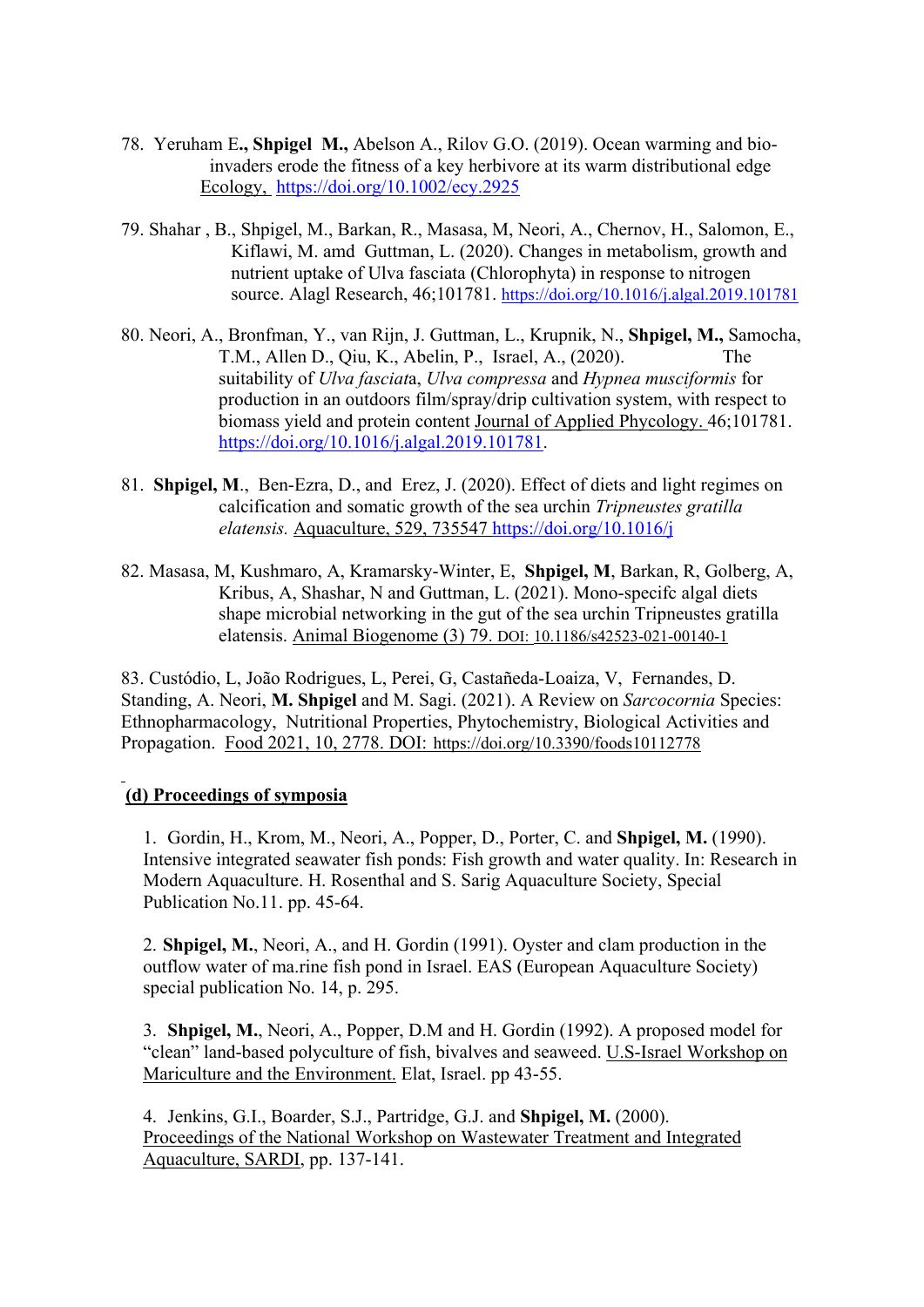5. Neori, A., Shpigel, M., Zmora, O., (2001). Sustainable land-based mariculture in arid environments. roceedings of the Symposium on Co-Management of Resources off the South-Western coast of AfricaVolume: pp 124-131.

6. **Shpigel, M.,** Neori, A.,. and Zmora, O. (2002). Sustainable land-based mariculture in arid environment. The Sea Urchin: From Basic Biology to Aquaculture. Sea Urchin Aquaculture, advanced workshop, 20 Nov.- 1 Dec. 2000, Torregrande, Sardinia, Italy, pp. 139-144

7. Schuenhoff, A., **Shpigel, M**., Lupatsch, I., Msuya, F.E., Ashkenazi, A. and Neori, A. (2003). A semi-commercial, recirculating integrated system for the culture of fish and seaweed. European Aquaculture Society Special Publication. No. 33, pp. 308-309.

8. Hussenot, J.M.E. and **Shpigel, M**. (2003). Marine land-based integrated aquaculture systems for European countries and the EU innovation project "Genesis". 2003 Beyond Monoculture: European Aquaculture Society Special Publication No. 33, pp. 31-36.

9. **Shpigel, M**. and Neori, A. (2003). Integrated systems: Different systems for different regions. 2003 Beyond Monoculture: European Aquaculture Society Special Publication No. 33, pp. 69-72.

10. Neori A. and **Shpigel, M**. (2004). Algae: a key for sustainable integrated mariculture. Beyond Monoculture: European Aquaculture Society Special Publication No. 33, pp. 52-57.

11. **Shpigel, M (2007).** Bivalves as Biofilter: Efficient, Profitable, and Tasty as Well!. Aquaculture Technologies for Invertebrates Proceedings of the Thirty-sixth U.S.-Japan Aquaculture Panel Symposium Durham, New Hampshire October 29-30, 2007 And Milford, Connecticut November 2, 2007.pp31-32.

12**.** Browdy, C.L., Hulata, G., Liu, Z., Allan, G.L., Sommerville, C., Passos de Andrade, T., Pereira, R., Yarish, C., **Shpigel, M**., Chopin, T., Robinson, S., Avnimelech, Y. & Lovatelli, A. (2012). Novel and emerging technologies: can they contribute to improving aquaculture sustainability? In R.P. Subasinghe, J.R. Arthur, D.M. Bartley, S.S. De Silva, M. Halwart, N. Hishamunda, C.V. Mohan & P. Sorgeloos, eds. Farming the Waters for People and Food. Proceedings of the Global Conference on Aquaculture 2010, Phuket, Thailand. 22–25 September 2010. pp. 149–191. FAO, Rome and NACA, Bangkok.

13. **Shpigel, M**. (2012). Bivalves as Biofilter: Efficient, Profitable, and Tasty as Well! Aquaculture Technologies for Invertebrates Proceedings of the Thirty-sixth U.S.-Japan Aquaculture Panel Symposium Durham, New Hampshire October 29-30, 2007 and Milford, Connecticut November 2, 2007.

#### **(e) Unreformed professional articles and publications**

- **1. Shpigel, M**. (1977). Communication among the Damselfish. Land and and Nature 19: 56-58.
- **2. Shpigel, M**. (1988). With the fish. Yam Magazine 1:38.
- **3. Shpigel, M**. (1988). The Cleaner Wrasse. Yam Magazine. 3:32-33.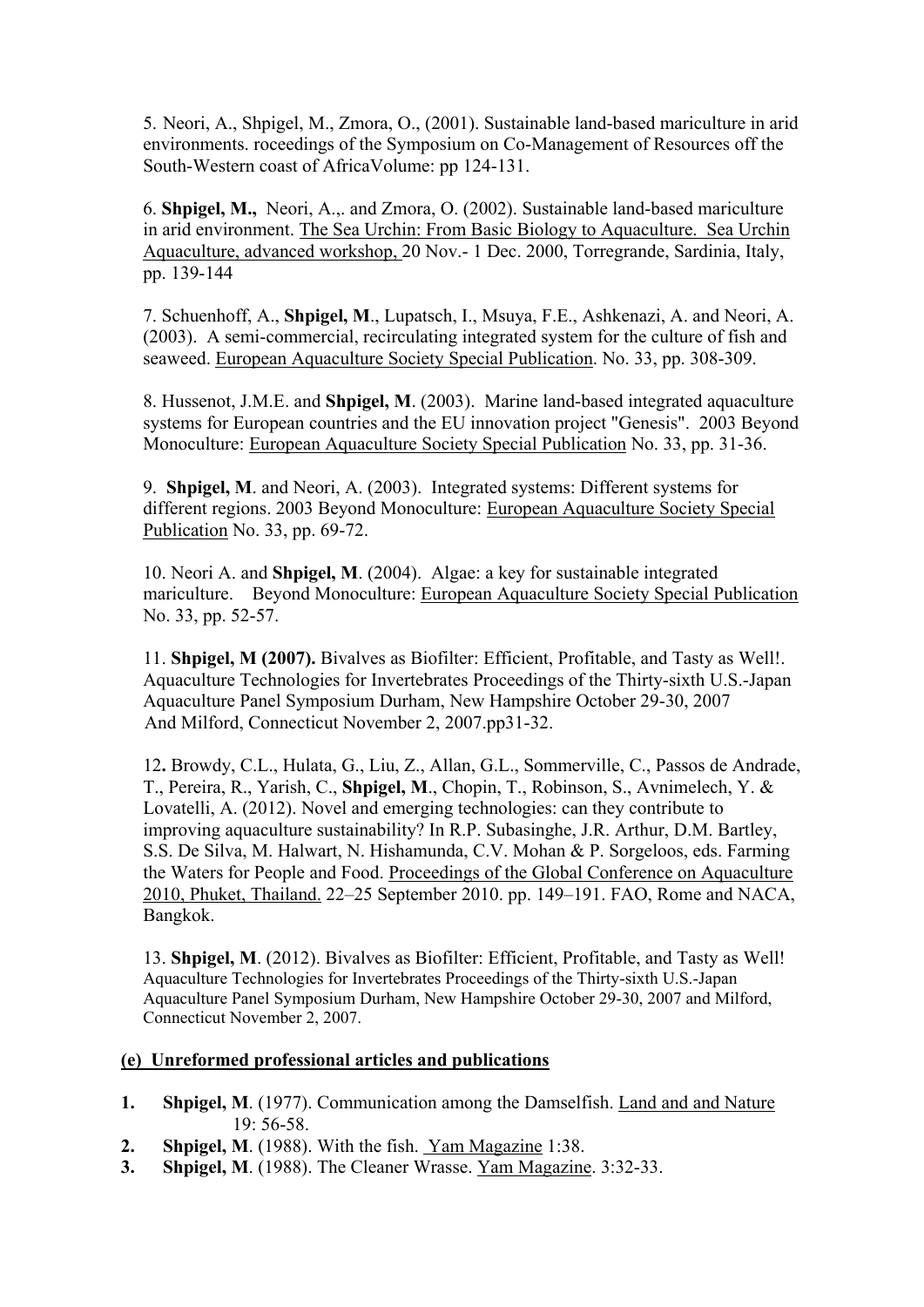- **4. Shpigel, M**. (1988). Coexistence in the coral reef. Yam Magazine: 6:57.
- **5. Shpigel, M** (1992). They shoot at fish. Yam Magazine 25:36.
- **6. Shpigel, M**. (1994). We have only one coral reef. Tzlila, Israeli Underwater Federation Magazine 3: 59.
- **7. Shpigel, M**. (1995). Fish, shellfish and seaweed, environmentally friendly integrated system in Israel. Yam Magazine 47: 53-56.
- **8. Shpigel, M** (1995). Sinai Peninsula, 25 years later. Heretz Vateva 39: 47.
- **9. Shpigel, M** (2001). Mariculture. Teva Hadvarim 69:74-90.

## **(f) Final Project Reports**

- **1. Shpigel, M**., Neori, A. and Mercer, J.P. (1998). Polyculture for bio-purification of fish farm effluents: culturing of macroalgivores to convert seaweeds from mariculture effluent biofilter into high value crops (abalone and sea-urchin). Commission of European Communities and Israeli Ministry of Science and Technology, July 1978. Contract no: CII\*CT94-0120.
- **2. Shpigel, M**. (1999). Evaluation the Possibilities of Setting-up Commercial Integrated System of Fsh-Aalone-Seweed in WA. Report to the South Metropolitan College of Tafe.
- **3. Shpigel, M**. (2001). Development of commercial system for growing abalone in Israel for market and export. Ministry of Industry and Commerce, Feb. 1999. EU Project. Contract 18192.
- **5. Shpigel, M**. and Mercer, J.P. (2001). Development of an integrated environmentally friendly polyculture of abalone, finfish and seaweed in a land based facility. EU Project. INTAB 206421.
- **7. Shpigel, M**. and Place, A. (2001). Development of sodium alginate encapsulation of diatom concentrates as a nutrient delivery system to enhance growth and survival of post-larvae abalone (*Haliotis* spp.). BARD, Project No. IS-3115-99.
- **8. Shpigel, M**. and Lawrence, A. (2001). Pilot scale production of the edible sea urchin *Paracentrotus lividus* in an environmentally friendly land-based facility: Effect of photoperiod, temperature and diet on gonad production. Texas-Israel TDA-TIE 845-4782.
- **9. Shpigel, M**. (2003). A pilot scale environmentally friendly, land based integrated system for the production of shrimp, fish and seaweed. Texas-Israel TDA-TIE.
- **10**. Lubzenth, E., and **Shpigel, M.** (2003): Development of culture system for shrimps (*Penaeus semisulcatus)* in sustainable land based system. **MAGNETON**. The Ministry of Industry and Commerce 2003.
- **11. Shpigel, M**. (2003). Domestication of the purple sea urchin, *Paracentrotus lividus,* in environmentally friendly land-based facilities: growth rates, survival and product quality. Ministry of Agriculture. Contract No. 894-0125-00.
- **12. Shpigel, M**., Place, Allen and Koven, B., (2004). The development of sodium alginate encapsulation of diatoms concentrates as a nutrient delivery to
- **13.** nhance growth and survival of abalone. Final Report, BARD.
- **13. Shpigel, M**. (2005). Development of generic approach to sustainable integrated marine aquaculture for European environments and markets (**GENESIS**). EU Commission IPS contract 2000-00102.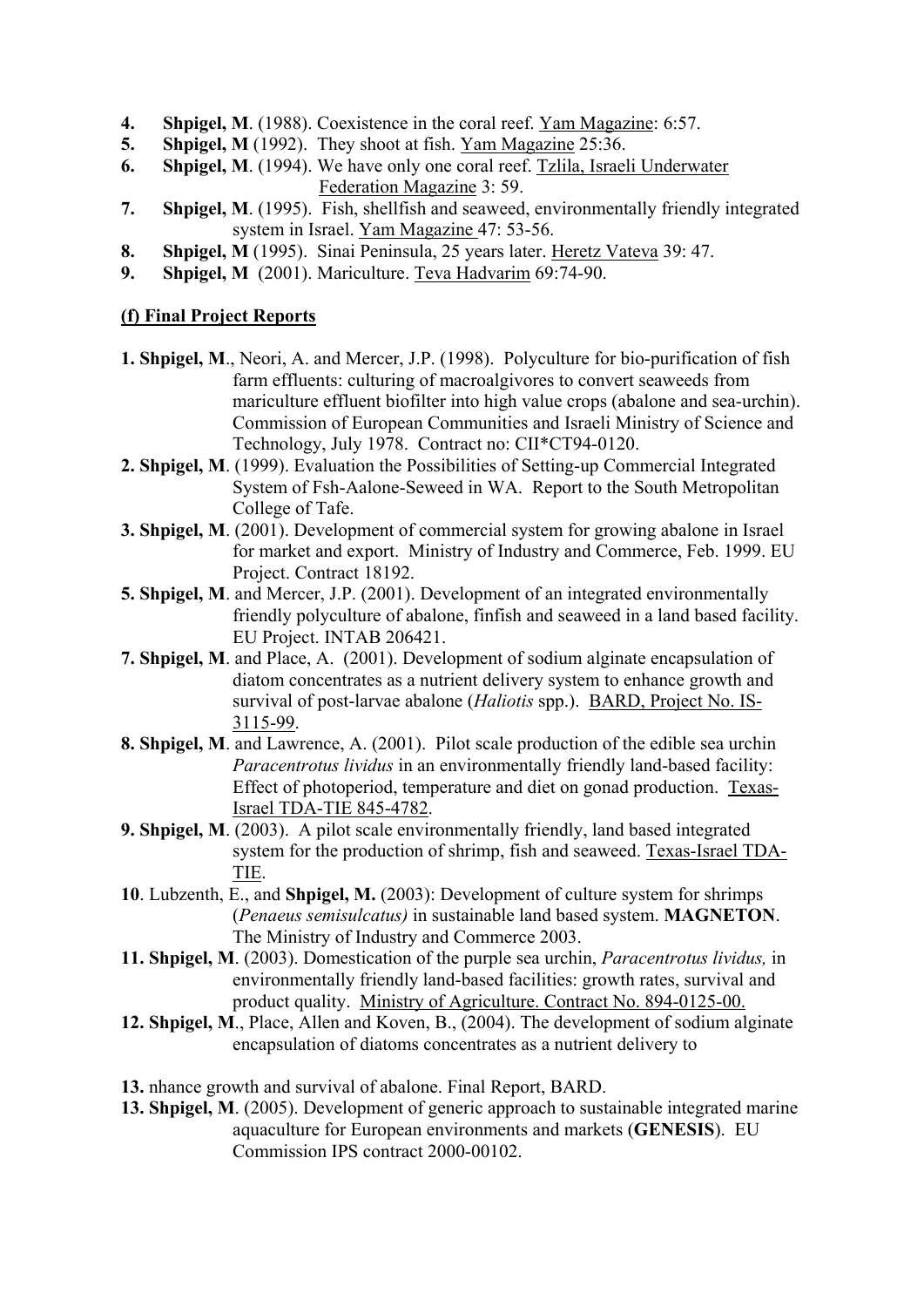- **14. Shpigel, M**. (2004). Domestication of the sea urchin *Paracentrotus lividus* for environmentally friendly mariculture: improvement of growth rates, survival and product quality. Ministry of Agriculture.
- **15. Shpigel, M**. (2005) Development of generic approach to sustainable integrated marine aquaculture for European environments and markets. GENESIS- EU Commission IPS contract 2000-00102.
- 16. **Shpigel, M**. (2007). Sea urchin production in integrated systems, their nutrition and roe enhancement**.**
- 17. Ilan, **M., Shpigel**, M., Hill, R.T. (2008). Novel marine Natural products from sponges and microorganisms. Final Report, project IS-3115-99. BARD.
- **18. Shpigel, M.** (2009). Improving in-situ and ex-situ mass culturing methodologies of exotic marine invertebrates for the ornamental trade and public aquaria. CORLAZOO-EU project.
- **19. Shpigel, M.** (2010) European Economic Community., Improvement of the cost effectiveness of marine land-based aquaculture facilities through use of Constructed Wetlands with *Salicornia* as an environmentally friendly biofilter and a valuable by-product. Envirophyte-EU project.
- **20. Shpigel, M**. (2011). Enrichment of aquaculture systems by introduction of commercially underdeveloped marine species from different trophic levels. Final Report, ENRICH- EU-project.
- **21. Shpigel, M.** (2011). Hamed Abdel Rahman. Integration of Gilthead Seabream, Sparus aurata, Culture with Shellfish and Seaweeds in a IMTA System to Increase Profitability and Reduce Environnemental Enrichment. Final Report submitted to the U.S. AID.
- **22. Shpigel, M.** (2011). Cultivation of the halophyte *Salicornia* sp. in constructed wetlands for purification of shrimp effluent water and production of biodiesel fuel. Final Report submitted to BARD.
- **23. Shpigel, M.** (2013)**.** Integration of the IMS project with the development of all female mullet populations to improve production and the enhancement of egg roe for Batarekh/Karasumi production. Final Report submitted to MERC-USAID.
- **24. Shpigel, M.** (2016)**.** Research & technological development to improve economic profitability and environmental sustainability of sea urchin farming. Final Report submitted to RESURCH EU project.

## **(g) Published scientific reports and technical papers**

- **1. Shpigel, M**. (1999). 1. Improvement of survival and growth of post-larval abalone; 2. Optimisation of the integrated system; 3. Growth and culture and management of the sea urchin *Paracentrotus lividus*; 4. Abalone and sea urchin research in the Mediterranean Sea. Steering Committee, Nov. 1999, Ministry of National Infrastructures.
- **2. Shpigel, M**. (2000). 1. Integrated systems (abalone, fish, seaweed); 2. Sea urchins: effect of various feeds on gonad growth and colour. Steering Committee, Nov. 2000. Ministry of National Infrastructures.
- **3. Shpigel, M**. (2001). 1. Integrated systems; 2. Abalone conditioning unit; 3. Sea urchins: light and temperature effects on gonadal growth and structure. Steering Committee, Nov. 2001. Ministry of National Infrastructures.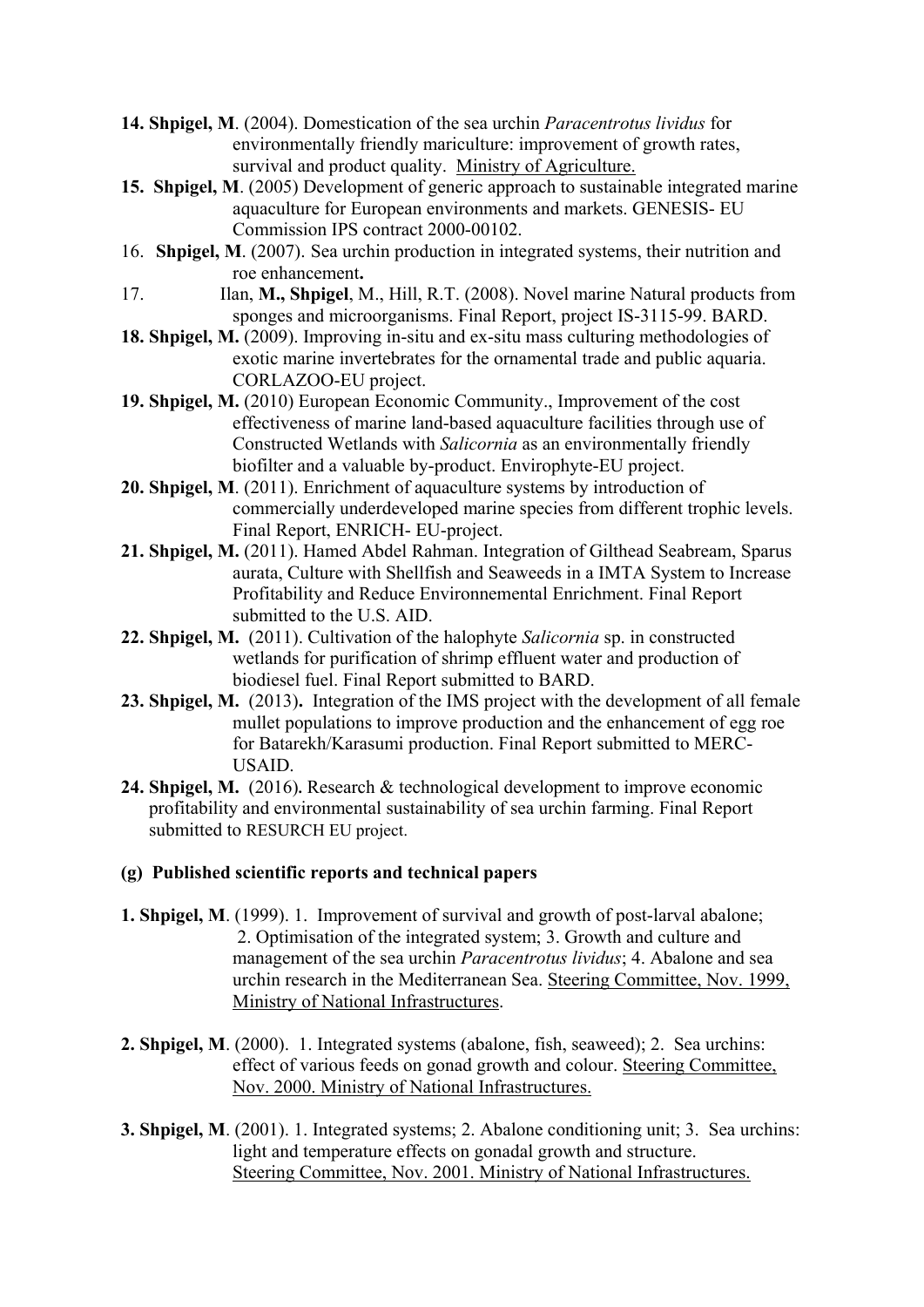- **4**. Boarder, S.J. and **Shpigel, M.** (2002). Comparative performances of juvenile *Haliotis roei* fed on artificial diet. Provided to Adam & Amos abalone foods. ww.adamamos.com.
- **5. Shpigel, M**. (2002). 1. Incorporation of the shrimp *Penaeus semisulcatus* into integrated systems; 2. Domestication of the sea urchin *Paracentrotus lividus* for environmentally friendly mariculture: improvement of growth rates, survival and product quality. Steering Committee, Nov. 2002. Ministry of National Infrastructures.
- **6.** Kissil, G.Wm., Lupatsch, I. and **Shpigel, M**. (2003). Evaluation of the accumulation of Lycopene from Lycofibers in the green tiger prawn, *Penaeus semisulcatus* and the gilthead seabream, *Sparus aurata*. Report to LycoRed, Ltd.
- **7. Shpigel, M (**2003). 1. Rearing of shrimps in semi-recirculated system. 2. Development of protocol for growing shrimps at larval stage in hatchery and post larval stage in conditioning unit. 3. Development of protocol for post larval rearing. 4. Oxygen consumption and ammonia excretion in urchins exposed to pellets and macro algae. 5. Effect of density on post larval growth rates. Steering Committee, Nov. 2003. Ministry of National Infrastructures
- **8. Shpigel,** M (2004). 1. Environmentally friendly growing system based on Constructed etlands for effluent treatment. 2. Optimisation of sea urchin growing, gonadal quality, and examination of feed. 3. Mariculture – innovative methods of growing the red sponge *Negombata magnifica* in the sea. 4. Scientific support for commercial entities. Steering Committee, Nov. 2004. Ministry of National Infrastructures
- **9. Shpigel, M** (2005). 1. Integrated systems GENESIS project. 2. Incorporating sea urchins into the integrated system (SPIINES). 3. Sea ranching of marine sponges (BARD). 4. Learning the nutritional requirements of stony corals (CoralZoo). Steering Committee, Nov. 2005. Ministry of National Infrastructures.
- **10. Shpigel, M** (2006). 1. Incorporating sea urchins into the integrated system (SPIINES). 2. Learning the nutritional requirements of stony corals (CoralZoo). 3. Sea ranching of marine sponges for natural substances (BARD). Steering Committee, Nov. 2006. Ministry of National Infrastructures.

## • **Research grants:**

## **A. International Competitive Grants**

- 1. 1985-1988: United States Israel Binational Agricultural Research and Development (BARD). "Oyster production in the outflow of salt water fish ponds" (**Coinvestigator** in 1985 and **PI** in 1986-1988). **\$150,000** Researcher's part **\$75,000**
- 2. 1994-1997: European Economic Community. **INTAB**. Develop a technology for polyculture of seaweed and macroalgivores on fishpond effluents. **PI of the project. Investigator**. **\$450,000** Researcher's part **\$113,800.**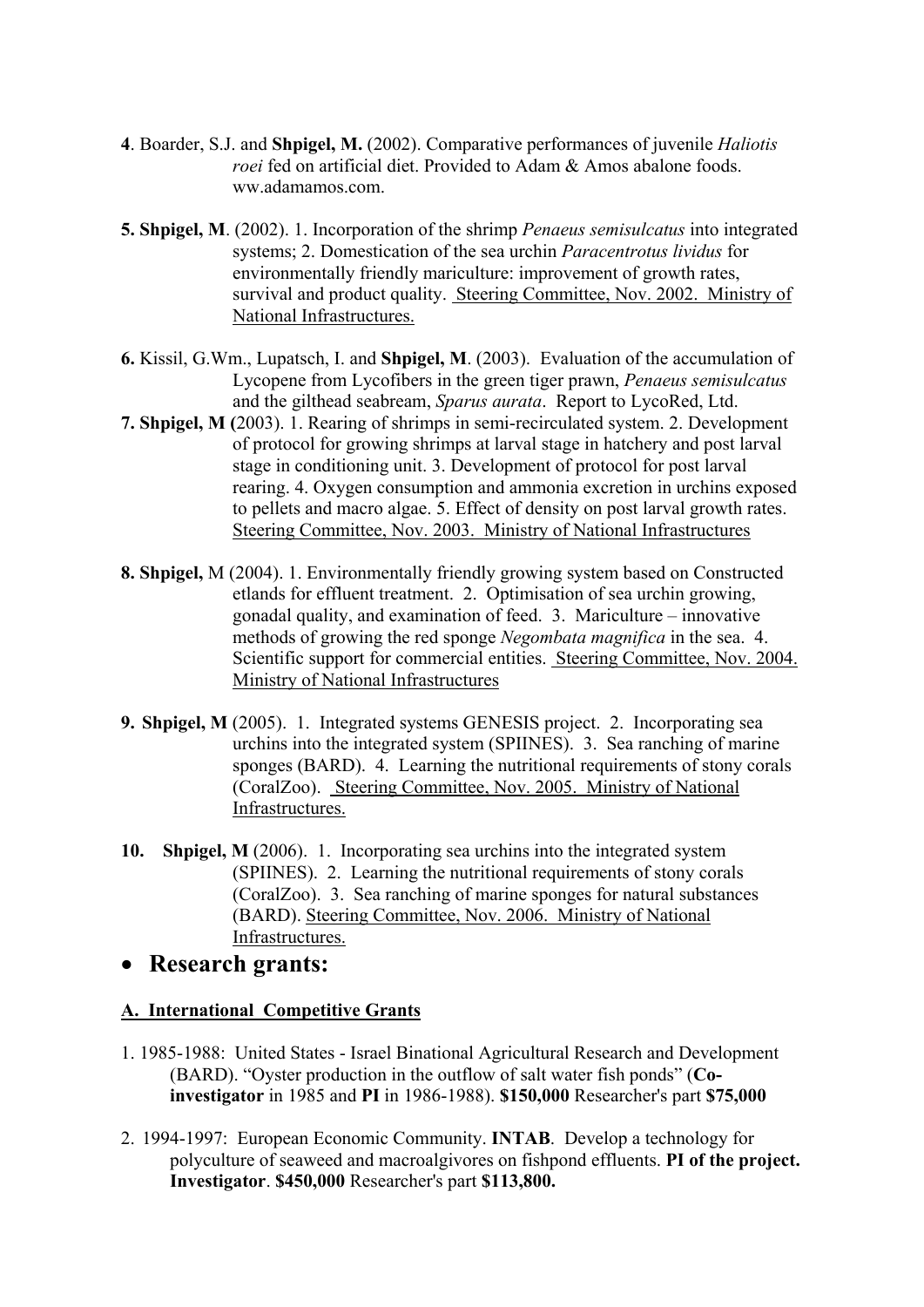- 3. 1996: European Economic Community. Development of environmentally friendly technologies for recycling nutrients from fish farm cages: phyco-depuration and secondary crop production. **Co-investigator** in a grant of **45,000 Euro** Researcher's part **EU 10,000**.
- 4. 1998-2000: European Economic Community and the Ministry of Science and Technology of Israel to develop a pilot system for polyculture of seaweed and macroalgivores on fishpond effluents. **PI of the project**. Budget: **1,710,000 Euro.**  Researcher's part: **EU 171,000.**
- 5. 1999-2001: Texas Israel Exchange Fund Program. Pilot scale production of the edible sea urchin, *Paracentrotus lividus,* in environmentally friendly land-based facilities: effect of photoperiod, temperature and diet on gonad production. \$100,000, **PI of the project.** Researcher's part: **\$49,550.**
- 6. 2000-2001: Binational Research and Development (BARD). The development of sodium alginate encapsulation of diatom concentrates as a nutrient delivery system to enhance growth and survival of post larval abalone. **PI of the project**. **\$100,000.** Researcher's part **\$50,000.**
- 7. 2001-2003: Texas Israel Exchange Fund Program. A pilot scale environmentally friendly, land based integrated system for the production of shrimp, fish and seaweed. **PI of the project**. **\$108,000.** Researcher's part **\$54,000**
- 8. 2001-2004: European Economic Community. **GENESIS**. `Polyculture for biopurification of fish farm effluents; Culturing of bivalves and macroaligvores to convert macro and micro-algae from mariculture effluent biofilters into high value crops (abalone and sea urchin). **M. Shpigel coordinator of the project**. Budget: **2,500,000 Euro.** Researcher's part: **230,000 Euro.**
- 9. 2004-2007: European Economic Community**. SPIINES,** Sea urchins in integrated systems, their nutrition and roe enhancement: **Budget: 806,213 Euro. P PI of the project.** Researcher's part: **147,554 Euro.**
- 10. 2004-2007**: BARD.** Novel marine natural products from sponges and associated microorganisms, **Budget \$ 288, 000. CO.** Researcher's part: **\$ 75,000.**
- 11. 2005-2009**: CORALZOO.** European Economic Community**.** Improving in-situ and ex-situ mass culturing methodologies of exotic marine invertebrates for the ornamental trade and public aquaria. **PI of the project**. **Budget 2, 610, 000 Euro.**  Researcher's part: **255,000 Euro.**
- 12. 2006-2009: **ENVIROPHYTE.** European Economic Community., Improvement of the cost effectiveness of marine land-based aquaculture facilities through use of Constructed Wetlands with *Salicornia* as an environmentally friendly biofilter and a valuable by-product**. M. Shpigel coordinator of the project**.. **Budget 1,644,550 Euro.** Researcher's part: **\$ 226,000 Euro.**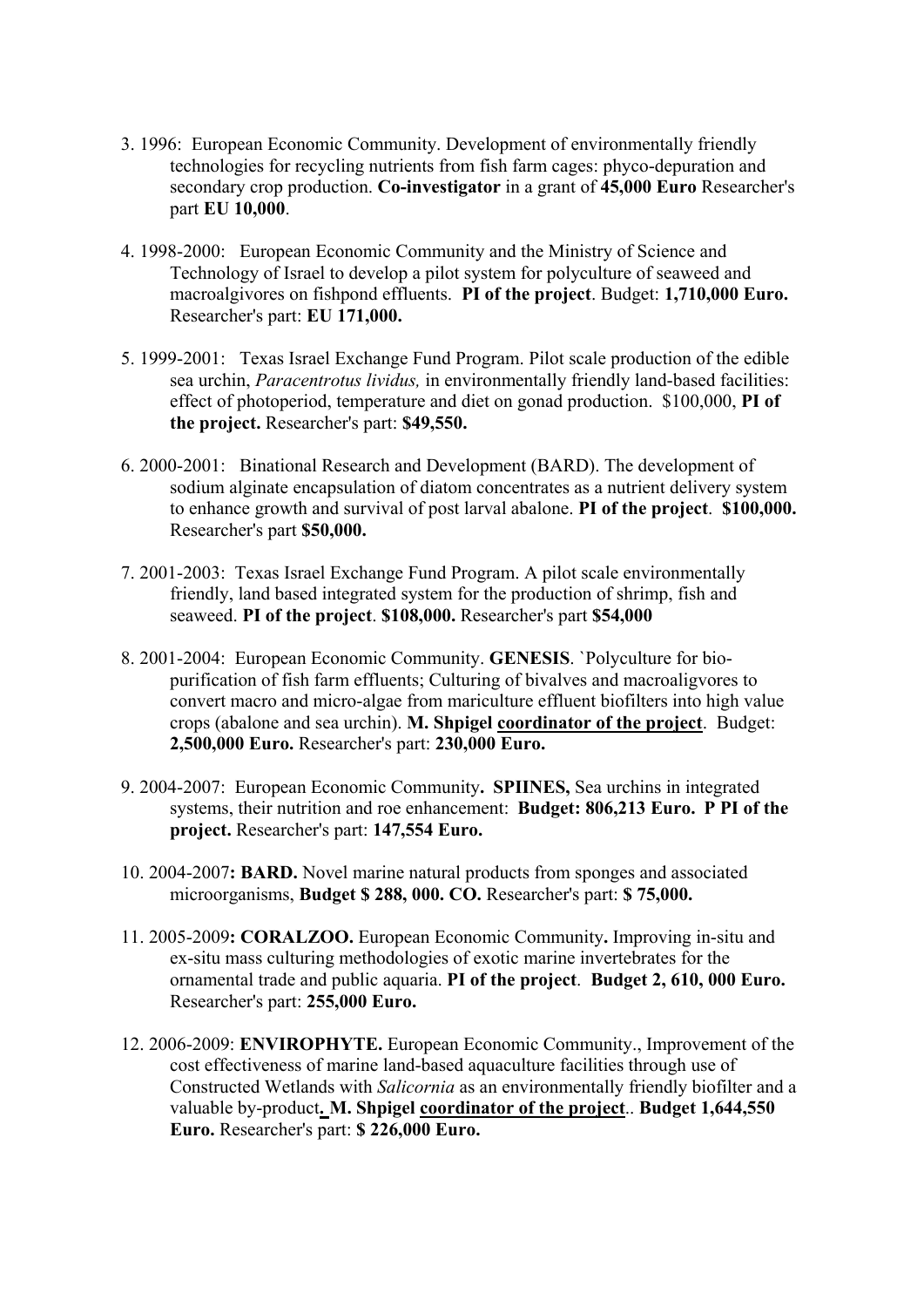- 13. 2007-2010: **MERC-USAID.** Integration of Gilthead Sea bream, *Sparus aurata*, Culture with Shellfish and Seaweeds in a Polyculture System to Increase Profitability and Reduce Environmental Enrichment. **PI of the project**. **Budget \$ 496,100.** Researcher's part: **\$ 243,650.**
- 14. 2008-2011; **Enrich**. Enrichment of aquaculture systems by introduction of commercially underdeveloped marine species from different trophic levels. **PI of the project**. **Budget 1,108,000 Euro,** Researcher's part: **117,300 Euro.**
- 15. 2008-2011; **BARD (Texas**). Cultivation of the halophyte *Salicornia* sp. in constructed wetlands for purification of shrimp effluent water and production of biodiesel fuel. **PI of the project. Budget** \$360000. Researcher's part: **\$ 90,000.**
- 16. 2010-2013: **MERC-USAID.** Integration of the IMS project with the development of all female mullet populations to improve production and the enhancement of egg roe for Batarekh/Karasumi production. **PI of the project**. **Budget \$ 496,100.**  Researcher's part: **\$ 122,650.**
- 18. 2013-2016: **RESURCH.** Research & technological development to improve economic profitability and environmental sustainability of sea urchin farming. **PI of the project** 1.108.900 Euros budget. Researcher part **88,000** Euros.
- 19. 2017-2020: **COST action**, EU COST Action "Oceans Past Platform" (travel expenses).
- 20. 2017-2020: **BARD.** Use of plant based biofilters to create sustainable mariculture systems**. CO:** budget \$360000.
- 21. 2020-2022: **Ministry of Science.** Exploring perennial Sarcocornia as a halophyte biofilter for mariculture effluents and a source for lucrative foods and biochemicals. Budget: 389000 ISL.
- 22. 2021-2025: **COST Action** (CA-201106). Tomorrows wheat of the sea: Ulva a model for an innovative mariculture **Project coordinator,** budget 600000 Euros

## **B. National Competitive Grants**

- **1.** 1994-1998: **MAGNETON** (with SeaOr Marine Ltd.), to develop commercial integrated culture of abalone in Israel. PI of the project. The initiative is funded by a grant of \$300,000 from the Ministry of Industry and Commerce and an additional \$150,000 from Seaor Marine Ltd
- **2.** 1997-1998: **MAGNETON**, the Ministry of Industry and Commerce. Biotechnology of algal cultivation and product development (principal investigator Dr. M. Friedlander). Co-investigator. Budget: \$ 200,000. **Researcher's part: \$12,000.**
- 3. 2000-2003: **Ministry of Agriculture.** Domestication of the purple sea urchin, Paracentrotus lividus, in environmentally friendly land-based facilities: growth rates, survival and the quality of the product. PI of the project. \$155,000.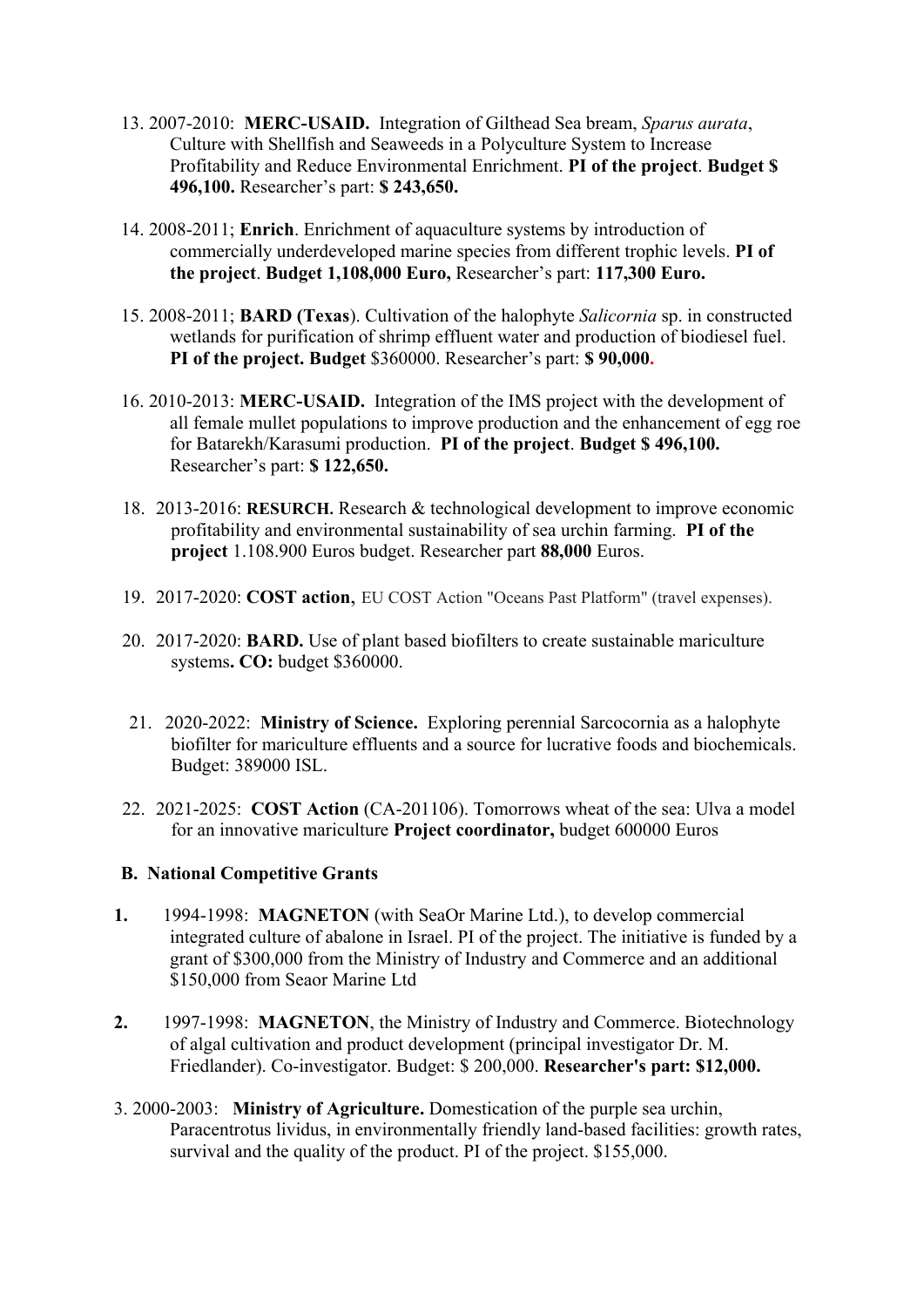- 4. 2001-2003**: MAGNETON**, the Ministry of Industry and Commerce. Development of culture system for shrimps (Penaeus semisulcatus) in sustainable land based system. PI of the project. Budget: \$350,000. Researcher's part: \$90,000.
- 6. 2013-2016: **IKA**. Use of *Salicornia* and *Sarcocornia* in constructed wetlands to treat effluents from intensive fish mariculture systems and its production as a high value, marketable commodity. PI of the project. Budget: \$59,000. Researcher's part: \$40,000.
- 7. 2019-2021: **Ministry of Agriculture.** Reproduction and farming of the Mediterranean snail *Hexaplex trunculus* for the production of the natural blue dye "tchelet". Budget 890,000 ISL Researcher's part: 890,000.

## **C. Other Research Grants**

- 1. 1981-1982: Council for Development of Sinai Peninsula, to study the ecology and biology of the red sea groupers of the genus Cephalopholis. Principal Investigator \$15,000
- 2. 1991-1992: Negev Arava R&D Network, the Jewish Agency (MOP Arava), to study bivalves as a biofilter in fishpond effluents. Principal Investigator \$25,000
- 3. 1992-1993: Negev Arava R&D Network, to study and develop biomechanical filters for fishpond effluents. Principal Investigator \$30,000
- 4. 1994-1995: Negev Arava R&D Network, to develop a pilot scale fish, bivalve seaweed integrated system (Principal investigators: H. Gordin and N. Mozes). Coinvestigator. \$120,000
- 5. 1995-1996: NOAA, USA for a preliminary joint project with Prof. Roger Mann (USA) and Dr. Raouf Kilada (Egypt) for a field survey to study Tridacna sp. populations in the Gulf of Aqaba. Principal Investigator. \$22,000 Researcher's part \$8,000
- 6. 1996-1997: Irish government, for program on international collaboration. The role of artificial diet supplement and grow-out techniques in the development of the Irish echiniculture industry. \$2,000
- 7. 2001: LycoRed firm, to evaluate the use of Lycopen in shrimps. \$12,000 Researcher's part \$16,000.
- 8. 2008-2009: North American friends. Using fish ponds effluent water to culture stony coral. Principal Investigator Researcher's part \$18,000.

## • **Lectures and presentations at meetings and invited seminars.**

**(a) Invited plenary lectures at conferences/meetings**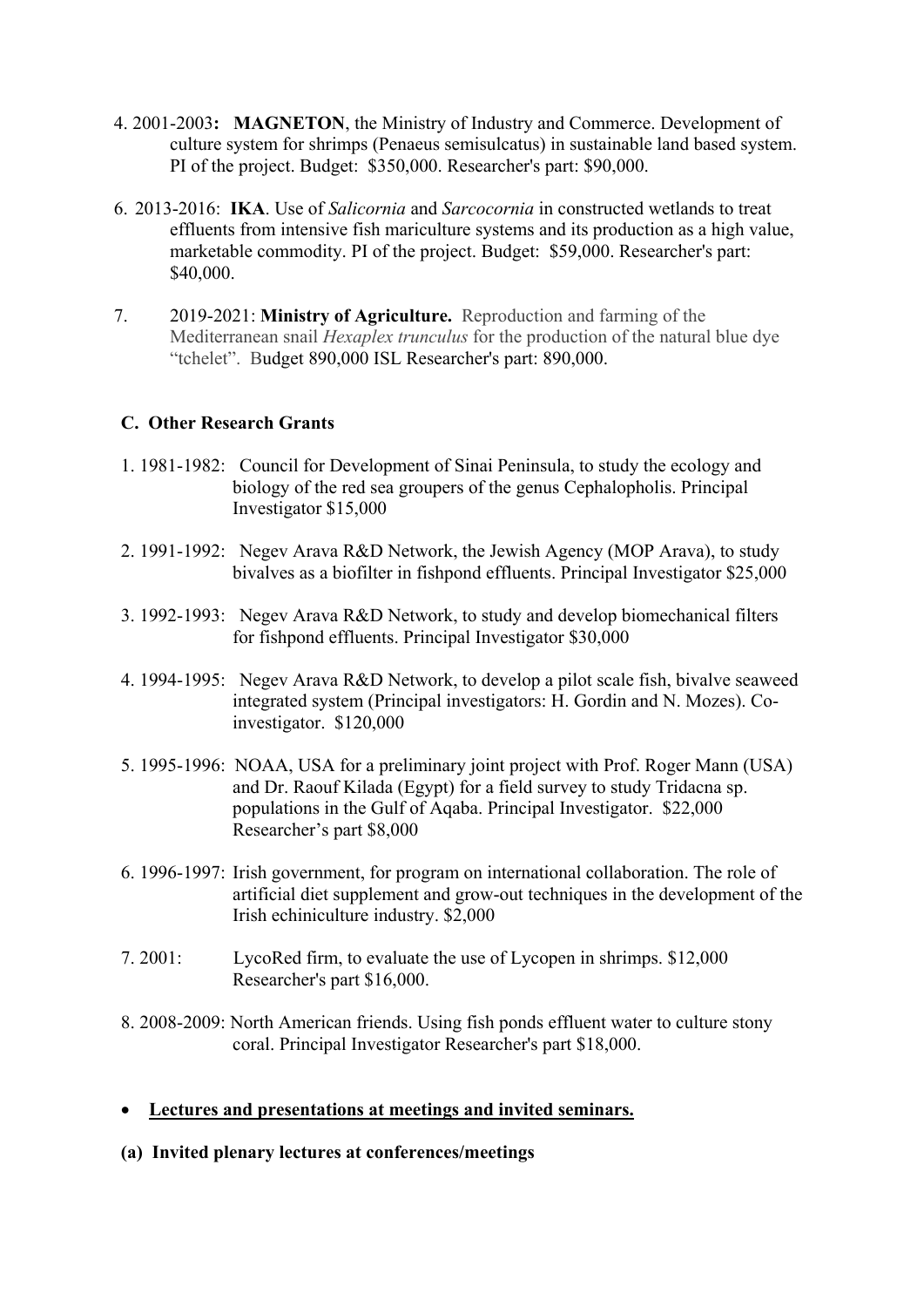#### **A.1. Plenary session speaker (***funded by the inviting organization or institution* **-\*)**

- 2003\*: Invited as **plenary session speaker and session co-chair** to European Aquaculture Society conference in Trondheim, Norway, 12-15 August 2003. See "29" above.
- 2007\*: Invited to be **plenary session speaker** and **chairman** to IMARES 10th Intl. Conference on Shellfish Restoration (ICSR) in Vissingen, the Netherlands, 12-17 Nov. 2007.
- 2018\* Invited to be **plenary session speaker** and **chairman** to 2nd International Fisheries and Aquaculture August 12-13, Amsterdam, the Netherland
- **a. 2. Keynote speaker (***funded by the inviting organization or institution* **-\*)**
- 1999\*: Invited **as a keynote speaker** by the US National Aquaculture Association to present a paper on sustainable mariculture in Israel. Aquaculture America 99, Tampa, FL. USA.
- 1999\*: Invited **as a keynote speaker and chairman** by the World Aquaculture Society to the World Aquaculture meeting in Sydney, Australia to present a paper on sustainable integrated mariculture. Sydney, Australai.
- 2001\*: Invited **as a keynote speaker and chairman** to the World Aquaculture conference in Orlando, Florida, USA.
- 2002\*: Invited **as a keynote speaker and a chairman** to the World Aquaculture Conference in Beijing, China, presenting paper on "Integrated Mariculture Systems: An Overview".
- 2003\*: Invited **as a keynote speaker** to International Organic Aquaculture Workshop, Minneapolis, Minnesota, USA.
- 2003\*: Invited as a **keynote speaker** by Queensland Conservation Council and the Australian Marine Conservation Society to conference on marine aquaculture entitled "Putting the Green Back into the Blue". August 2003. Brisbane, Australia.

,

- 2003\***. Invited as a keynote speaker to NATO** meeting. Advanced Research Workshop on "The Comparative Roles of Suspension Feeders in Ecosystems" The use of edible bivalves as a biofilter from fishpond effluents. October 2003. Nida, Lithuania, in.
- 2009: Invited as a **keynote speaker and chairman** to the European Aquaculture Society meeting. Multi-Trophic Systems: Benefits and Constraints. August 2009. Trondheim, Norway.
- 2012 \* Invited by the EU **as a keynote speaker** for the EU-Mediterranean conference on research and innovation to present a paper on "An Ecosystem based approach for fisheries and aquaculture". April 2012. Barcelona, Spain.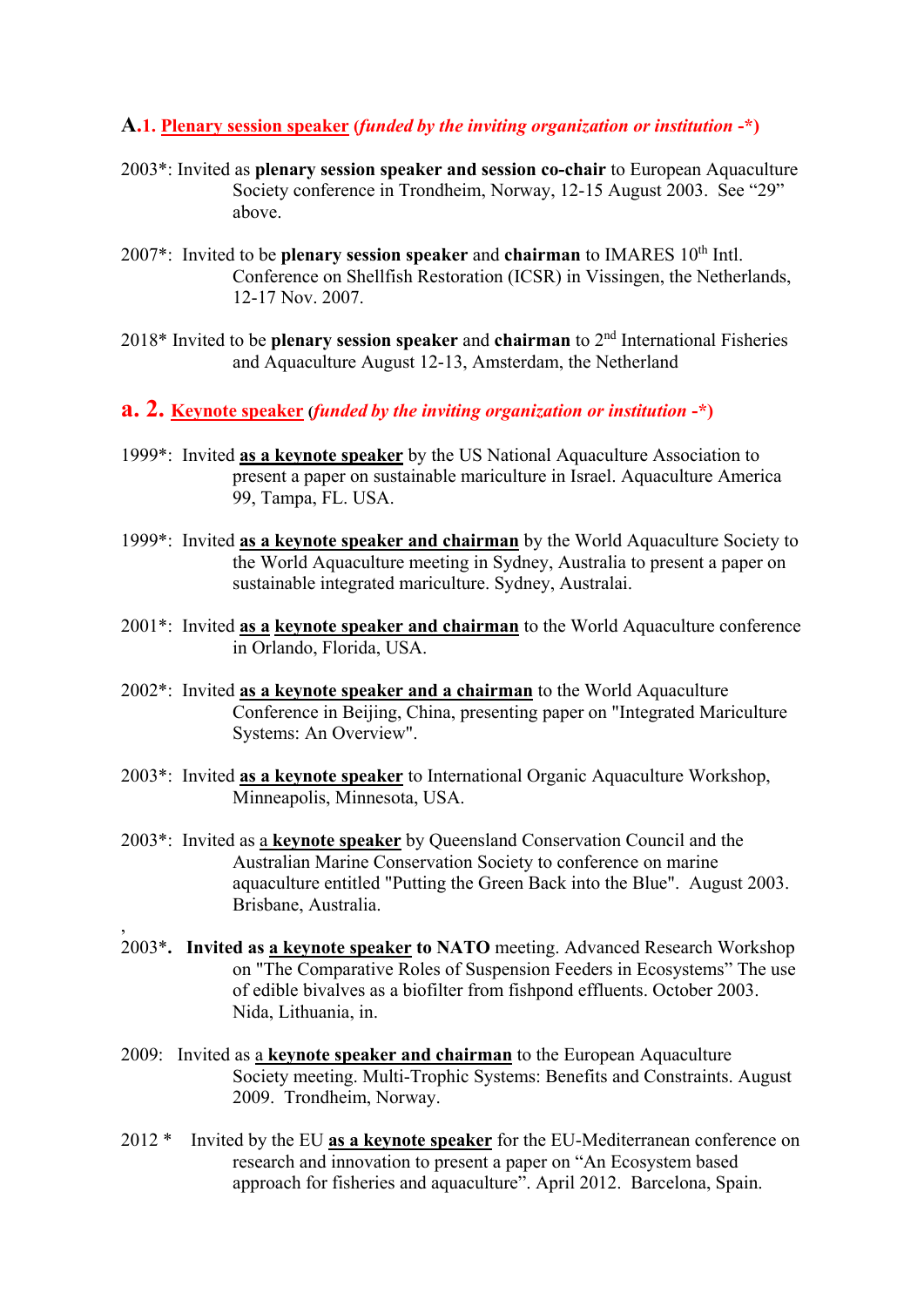- 2013\* Invited **as a keynote speaker** to the Conference "Third Marine Eco-Civilization Forum". Paper presented: Eco-Civilization and Future Oriented Mariculture. 26- 29 September 2013, Wenzhou, China.
- 2013. Invited as **a keynote speaker** to the Asian Pacific Aquaculture conference in Ho Chi Min Vietnam. Integrated multi-trophic mariculture systems: an ecological approach for sustainable aquaculture. December 2013. Hanoi, Vietnam.
- 2014\* Invited **as a keynote speaker and Chairman** to the 24th Pacific Congress on Marine Science and Technology PACON 2014. Integrated Multi-Trophic Mariculture Systems: An Ecological Approach for Sustainable Aquaculture . September 2014. Xian, China
- 2015 Invited **as a keynote speaker** to the 197<sup>th</sup> annual meeting of the National Shellfisheries Association (2015). Integrated Multi-Trophic Mariculture Systems: benefits and constrains. March 22-26, Monterey CA USA.
- 2017\*: Invited **as a keynote speaker** to the International Seaweed Symposium, IMTA in Wando Seaweeds Expo 2017. April 14-18, Wando, Korea
- 2017\*: Invited **as a keynote speaker** to the International Symposium on the IMTA, at the National Institute of Fisheries Science September 14-15, 2017. Busan, Republic of Korea.
- 2018\*: Invited **as a keynote speaker** to the *The 10th edition of the*"Rendez-Vous de Concarneau: where Industry meets Science in marine biotechnology" *will take place this year* on October 12th 2018. Concarneau France.
- 2020\*: Invited as **chairman and speaker** to 3 rd India International Seaweed Expo&Summit 2020.

## **a. Invited as Chairman and speaker:**

- 1997: Invited as **chairman and speaker** to 3rd International Abalone Symposium in Monterey, CA, USA.
- 2000\*: Invited as chairman and speaker by the World Aquaculture Society special session conference in Nice, France in 2000 and to present a paper on biofilters in mariculture systems.
- 2000: Invited as **chairman and speaker** to 4<sup>th</sup> Intl. Abalone Symposium, Capetown, South Africa.
- 2003: Invited as **chairman and speaker** to International Conference of Fisheries & Aquaculture, Puerto Varas, and Chile and to present paper on "Domestication of the European sea urchin (*Paracentrotus lividus*) in Israel".
- 2006: Invited as **chairman and speaker** of Sea Urchin Aquaculture and Fisheries session of the National Shellfisheries Association conference in Monterey, CA, USA in March 2006.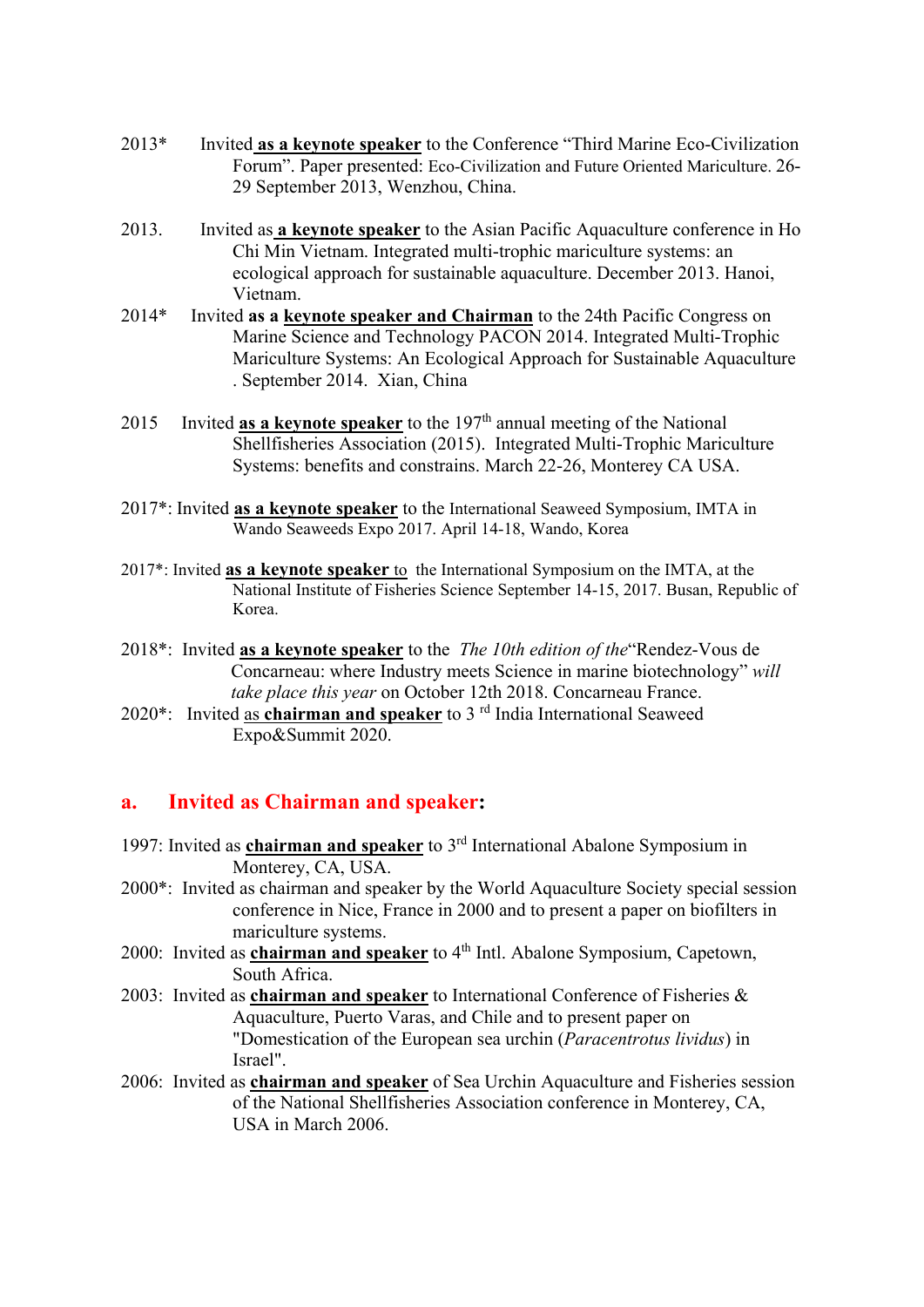- 2006\*: Invited as a **session organizer** and as **chairman** to the World Aquaculture conference in Florence, Italy in May 2006.
- 2006: Invited as **chairman and a speaker** of the 12<sup>th</sup> International Echinoderm Conference in New Hampshire, USA, 7-11 August 2006.
- 2006: Invited as **a chairman** to 10<sup>th</sup> Annual Dan Popper Symposium in Eilat, Israel, 20 February 2006.
- 2007: Invited as **chairman and speaker** to IMBC 2007 8<sup>th</sup> Intl. Marine Biotechnology Conference in Eilat, Israel, 11-16 March 2007.
- 2008: Invited as **chairman and moderator** to the World Aquaculture Society meeting in Busan, South Korea in May 2008.

# **A. 4. Invited as speaker**

|      | 1990*: Invited to the 10th Annual Shellfish Biology Seminar in the Northeast Fisheries    |
|------|-------------------------------------------------------------------------------------------|
|      | Center Milford Laboratory. Connecticut, USA. Paper presented: "The                        |
|      | integrated aquaculture system in Israel."                                                 |
|      | 1997 <sup>*</sup> : Invited by the organizing committee to the $4th$ International Marine |
|      | Biotechnology Conference. Sorrento, Italy. 22-29 September.                               |
|      | Paper presented: "Integrated system in Israel".                                           |
|      | 1998*: Invited by Sea Grant Extension Program to the conference of Marine Aquaculture:    |
|      | Emerging Technologies and Opportunities. Stamford, CT, USA. Paper                         |
|      | presented: "Sustainable mariculture system."                                              |
| 2012 | Invited to the Conference on Marine Environment and Aquaculture. Paper                    |
|      | presented: "IMTA systems cost and benefit". Zhejiang Association of                       |
|      | Sciences and Technologies. Wenzhou, China 91-3 November.                                  |

## **(a) Presentations at international seminars and workshops**

## **1 International Workshops**

- 1. 1993: Invited as **speaker** to workshop on fish farm effluents and their control in EC countries. Hamburg, Germany. November 23-25. "The use of the Pacific oyster, *Crassostrea gigas*, as a biological filter for marine fish aquaculture ponds."
- 2. 1994: Invited as **speaker** to the Second Japanese-Israeli Symposium on Aquaculture. Kagoshima University, Japan. Paper presented: "Culturing of abalone, *Haliotis tuberculata,* to convert seaweed from mariculture effluent biofilter into high value crop."
- 3. 1996: Invited as **speaker** to workshop by the University of Galway as a part of a "programme on international collaboration in Ireland". Presentation: "The role of artificial diet supplement and grow-out techniques in the development of the Irish echinoculture industry."
- 4. 2003: Invited as **keynote speaker** to NATO Advanced Research Workshop on "The Comparative Roles of Suspension Feeders in Ecosystems" in Nida, Lithuania, in October 2003.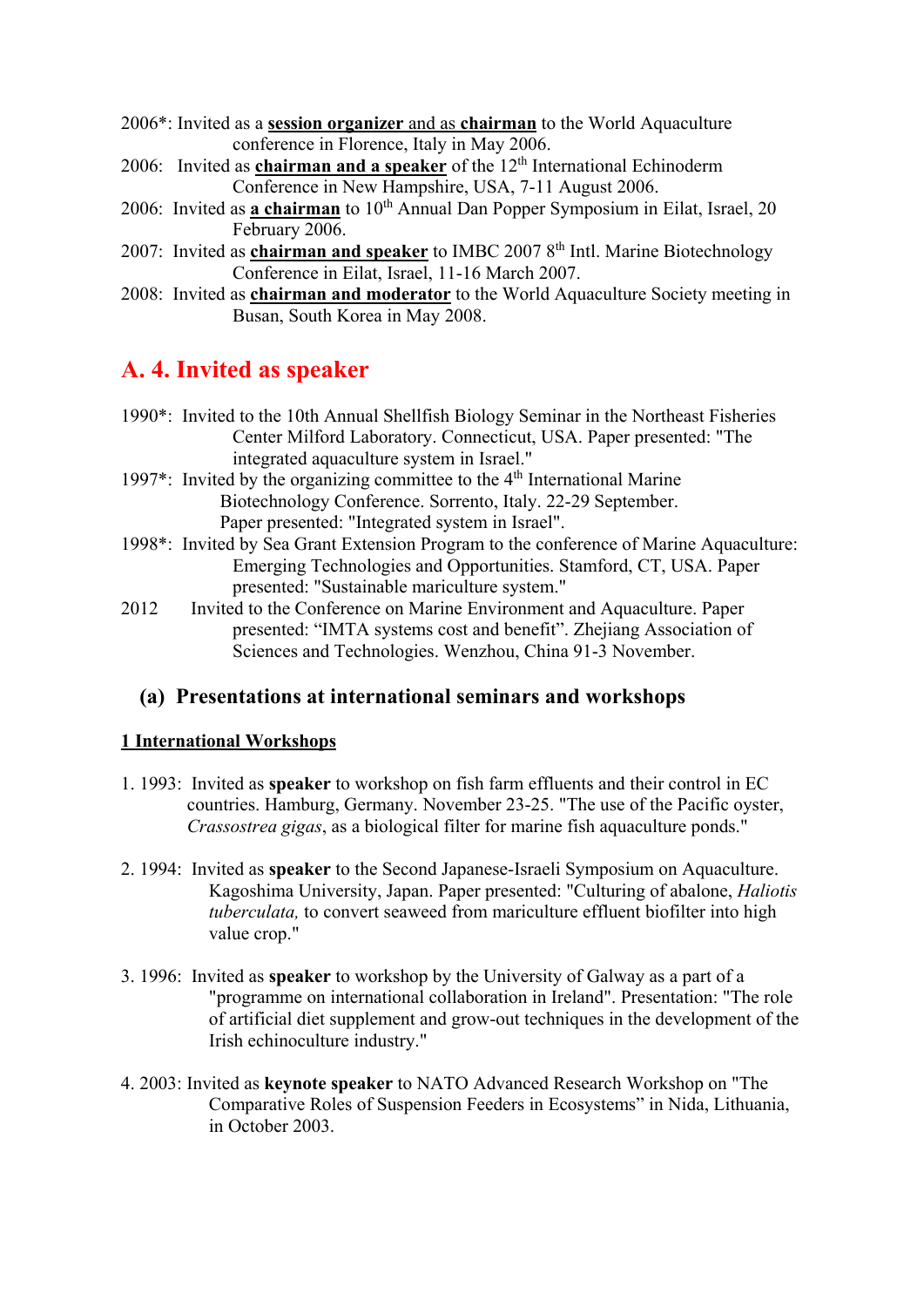- 5. 2005: Invited as a **speaker** to EFARO (European Fisheries Aquaculture Organisation) to present a paper on "State of the art and future developments of integrated systems" in February 2005.
- 6. 2005: Invited as **speaker** to Fishery Science Workshop in Qingdao, China via CIICTA 18-24 Nov. 2005.
- 7. 2010: Invited as **speaker** to the International Conference on Sea urchins aquaculture and restoration. Palermo, Italy. October, 7-10.
- 8. 2011 Invited to the International workshop on the status and management of the edible sea urchins *Paracentrotus lividus* in Mediterranean Sea. Palermo, 8-9 **October**
- 9. 2012: Invited as **speaker** to the Euro-Mediterranean conference on research and innovation. Barcelona, Spain. 2-3 April.
- 10. 2016: Invited as **keynote speaker** and Chairmen to APEC training workshop on coastal Eco aquaculture. Xiamen, China Nay 31-June 2, 2016.

#### **(b) Presentation of papers by Shpigel at conferences/meetings (oral or poster).**

- **1. Shpigel, M**. (1980). The relationship between the spatial structure of branched corals and the species diversity of fishes. Zoological Society, Tel Aviv University. Isr. J. Zool. 29: 205.
- **2. Shpigel, M**. (1985). The ecology and biology of the Red Sea groupers. Bien. Sci. Meet. of Interstate Inst. Interuniversity Institute, Elat, Israel, p. 18.
- **3. Shpigel, M**. (1988). Gametogenesis and reproduction of *Crassostrea gigas* and *Ostrea edulis* in warm water system in Elat, Israel. Meeting of the Israeli Aquaculture Society. Haifa, Israel.
- **4. Shpigel, M.** (1988). Mortality and diseases of *Crassostrea gigas* and *Ostrea edulis* in a warm system in Elat (Red Sea), Israel. Intl. Fish Health Conference, Vancouver, B.C., Canada.
- **5. Shpigel, M.**, Lee, J.J. and Soohoo, B. (1989). Fish-oyster polyculture in warm water marine ponds. J. Shellfish Res. 8(2): 481.
- **6. Shpigel, M** and Fridman, R. (1990). Bivalve culture in warm water marine ponds in Elat. 10th Annual Shellfish Biology Seminar, February 17-18, Milford, Connecticut, USA, p. 15. **7.**
- 7. Shpigel, M, Lee, J.J. and Shooho, B. (1990). Fish-oyster mariculture in Elat, Israel. 82<sup>nd</sup> Annual Meeting of the National Shellfisheries Assoc., Inc. April, 1-5, Williamsburg, VA, USA, p. 481.
- **8. Shpigel, M** and Fishelson, L. (1991). Results of removal of piscivorous groupers of the genus *Cephalopholis* from coral habitat. In the  $27<sup>th</sup>$  Annual Meeting of the Zoological Society of Israel, Jerusalem Israel Journal of Zoology, 37(3): 163.
- **9. Shpigel, M.**, Barber, B.J. and Mann, R. (1991). The effect of temperature on growth, physiology and gametogenesis in diploid and triploid pacific oyster *Crassostrea gigas* Thunberg. (Poster). June 10-12, Dublin, Ireland. European Aquaculture Society Special Publication No. 14. p. 294.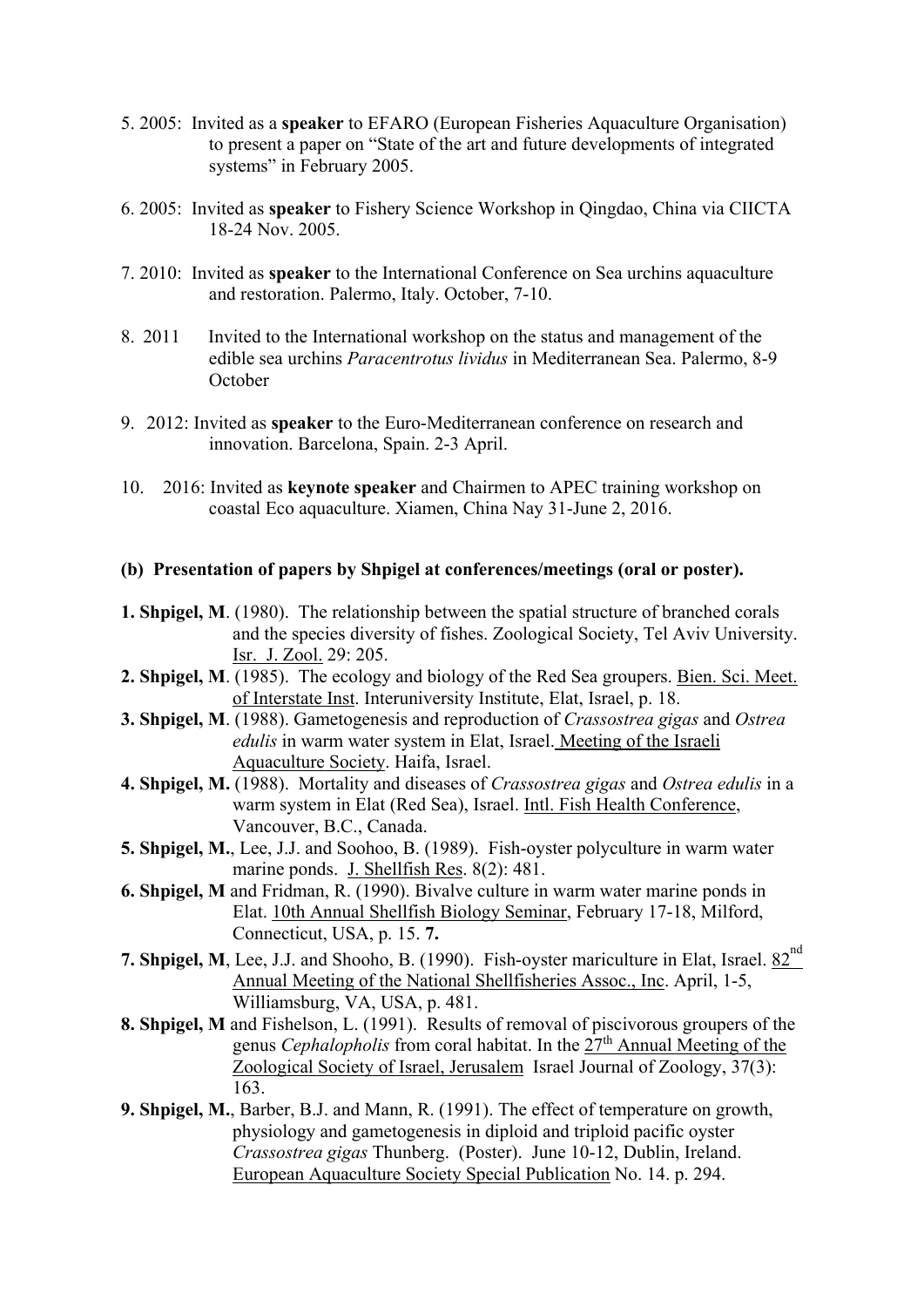- **10. Shpigel, M.**, Neori, A. and Gordin, H. (1991). Oyster and clam production in the outflow of marine fishponds in Israel. European Aquaculture Society. June 10-12, Dublin, Ireland. European Aquaculture Society Special Publication No. 14. p. 295.
- **11. Shpigel, M.**, Neori, A., Popper, D.M and Gordin, H. (1992). A proposed model for "clean" land-based polyculture of fish, bivalves and seaweed. U.S-Israel Workshop on Mariculture and the Environment. June 8-10, Elat, Israel. pp. 43-55.
- **12. Shpigel, M.**, Neori, A., Popper, D.M. and Gordin, H. (1992). A land-based polyculture of fish, bivalves and seaweeds. World Aquaculture Society Meeting. May 21-25, Orlando, Florida.
- **13. Shpigel, M.**, Neori, A., Popper, D.M and Gordin, H. (1992). A proposed model for "clean" land-based polyculture of fish, bivalves and seaweeds. Abstracts of the Japanese-Israeli symposium on aquaculture Nov. 2-8, Haifa/Elat, Israel. Bamidgeh, 44(4): 147.
- **14. Shpigel, M.**, Neori, A. Ben-Ezra, D. and Gordin, H. (1993). Polyculture for biopurification of fish farm effluents. World Aquaculture Society Meeting. Torremolinos, Spain. p. 467.
- **15. Shpigel, M.**, and Neori, A. (1994). Culturing of abalone (*Haliotis tuberculata*) to convert seaweed from mariculture effluents biofilter into high value crop. The Second Japanese-Israeli Symposium on Aquaculture. Kagoshima University, Japan. p.
- **16. Shpigel, M.,** and Neori, A. (1994). *Haliotis tuberculata*, an herbivore for aquaculture biofilters. The 25th Annual Meeting, The Society for Ecology and Environmental Quality Sciences, Tel Aviv, Israel. p. 106. 1996: First Regional Symposium on Enhancement of Coastal Productivity in the Middle East Though Mariculture Development. Elat, October, 14-17. Paper presented: "Non-polluting mariculture systems."
- **17. Shpigel, M** and Neori, A. (1995). The effect of temperature on growth, physiology and gametogenesis in diploid and triploid pacific oyster *Crassostrea gigas* Thunberg.. World Aquaculture Society Meeting. San Diego, CA, USA, February 1-5. Aquaculture 95 Book of Abstracts, p. 444.Publication no. 28, p. 647
- **18. Shpigel, M** and Fishelson, L. (1996). The impact of supergun fishing on piscivorous groupers, *Cephalopholis* (Serranidae) from coral habitats in the Gulf of Aqaba. The Ecosystem of the Gulf of Aqaba in Relation to the Enhanced Economical Development and Peace Process - III, January 30- February 2, The Interuniversity Institute for Marine Sciences in Elat, Israel. p. 89.
- **19. Shpigel, M.,** Neori, A. and Ben Ezra, D. (1997). The performance of an environmentally friendly polyculture system of fish, abalone and seaweed. World Aquaculture Society Meeting. February 19-22, Seattle, WA, USA. p. 328.
- 20. Shpigel, M. (1997). Integrated system in Israel. 4<sup>th</sup> International Marine Biotechnology Conference. Sorrento, Italy. 22-29 September. p 45.
- **21. Shpigel, M.** Neori, A., Mercer, J., Ben Ezra, D. and Fridman, R. (1997). Sustainable abalone culture in an "environmentally clean" integrated system: from 3rd International Abalone Symposium. Monterey, CA, USA. October 26-31. p 64.
- **22. Shpigel, M.** Neori, A and Ben Ezra, D. (1997). The sustainable integrated culture of seabream, seaweed and abalone in Israel. From the laboratory to a pilot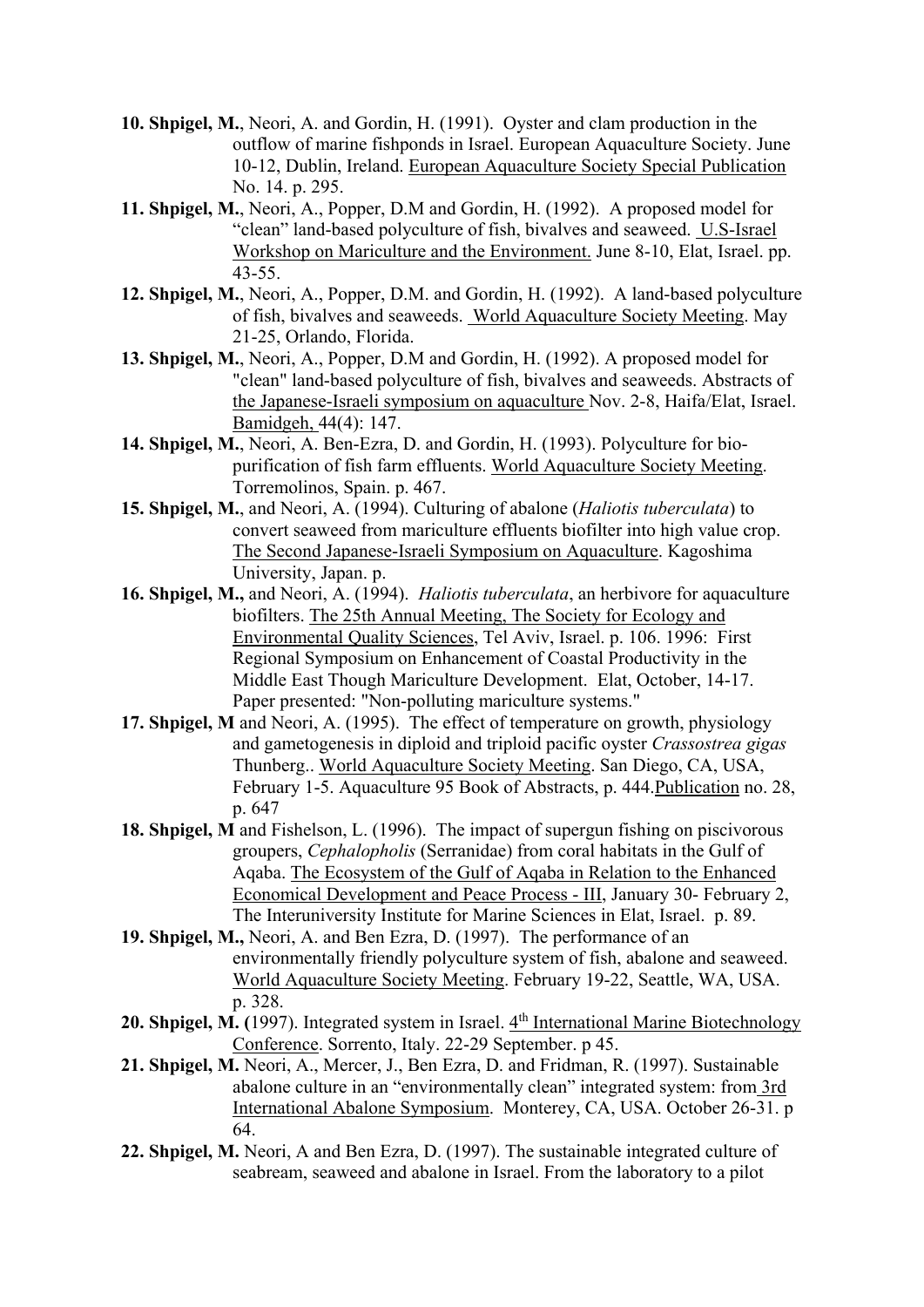plan. 3rd International Abalone Symposium, Monterey, CA USA. October 26-31. p. 63.

- **23. Shpigel, M.** (1998). *Ulva lactuca* as food source for abalone in land based integrated system. J. Shellfish Res. 17(1):362-363.
- **24. Shpigel, M.** (1998). *Ulva lactuca* as food source for abalone in land based integrated system. 18th Milford Aquaculture Seminar, February 23-25. Milford, CT, USA. p. 42.
- **25. Shpigel, M.,** Neori, A., Popper, D., Mozes, N., Zmora, O. and Gordin, H. (1998) Environmentally Clean Integrated Mariculture in Israel. World Aquaculture Society Meeting. Las Vegas, NV, USA, February 15-19. World Aquaculture Society. p. 254.
- **26. Shpigel, M**., Neori, A., Ben-Ezra, D., Fridman, R., Krugeliak, H., Rotem, E., Marshall, A., Ragg, N. and Scharfstein, B. (1998). Sustainable mariculture in an "environmentally clean" integrated system..
- **27. Shpigel, M.,** Neori, A., Popper, D., Mozes, N., and Gordin, H. (1998). A sustainable mariculture in Israel. Aquaculture America 1999. 27-30 January, Tampa, FL, USA. 27-30 January 1999 p.172.
- **28. Shpigel, M.,** Neori, A., Popper, D., Mozes, N., and Gordin, H. (1998). Environmentally clean integrated system in Israel. Workshop at the University of Connecticut in Stamford. June 26-27. Stamford, CT, USA. p. 43. World Aquaculture Society Meeting. Las Vegas, NV, USA, February 15-19 Aquaculture '98 Book of Abstracts, p. 490.
- **29. Shpigel, M.,** Neori, A., Popper, D., Mozes, N., and Gordin, H. (1999). Sustainable integrated mariculture: World Aquaculture Society Annual International Conference, 26 April - 2 May 1999, Sydney, Australia. p. 698.
- **30. Shpigel, M**., Lupatsch, I. Neori, A., and Ragg, N.L.C. (2000). Protein content determines the nutritional value of the seaweed *Ulva lactuca* for the abalone *Haliotis tuberculata, H. discuss hannai*, and *H. fulgens*. J. Shellfish Res., 19(1): 534.
- **31. Shpigel, M**. and Neori, A. (2000). Evaluation of macroalgae, microalgae, and bivalves as biofilters in sustainable land-based mariculture systems. Aqua 2000, European Aquaculture Society, Nice, France, 2-6 May, Special
- **32. Shpigel, M**., Neori, A. and Zmora, O. (2001). Sustainable land-based mariculture systems: A generic concept. WAS, Lake Buena Vista, Orlando, FL, USA. Aquaculture 2001 Book of Abstracts, p. 589.
- **33. Shpigel, M**., McBride, S.C., Marciano, S. and Lupatsch, I. (2001) J. Shellfish Res., 19(1): 534. North American Echinoderm Conference (NAEC)
- **34. Shpigel, M**., Neori, A. and Zmora, O. (2002). Sustainable Land-based Mariculture Systems: A Generic Concept. European Aquaculture Society, Trieste, Italy. Book of Abstracts, p. 478.2002
- **35. Shpigel**, M. (2002). Integrated Mariculture Systems: An Overview. World Aquaculture Conference, Beijing, China, Book of Abstracts, p. 698.2002.
- **36. Shpigel, M**., McBride, S., Marciano, S. and Lupatsch, I. (2003). Domestication of the European sea urchin (*Paracentrotus lividus*) in Israel. International Conference of Fisheries & Aquaculture, Puerto Varas, Chile. Book of Abstracts, p. 2003
- **37. Shpigel, M**. and Lupatsch, I. (2006). Introduction of the European sea urchin (*Paracentrotus lividus*) in a land based integrated system in Israel. Natl. Shellfish Assoc., Program and Abstracts of the  $98<sup>th</sup>$  Annual Meeting. Monterey, CA, USA. Book of abstract, P. 84.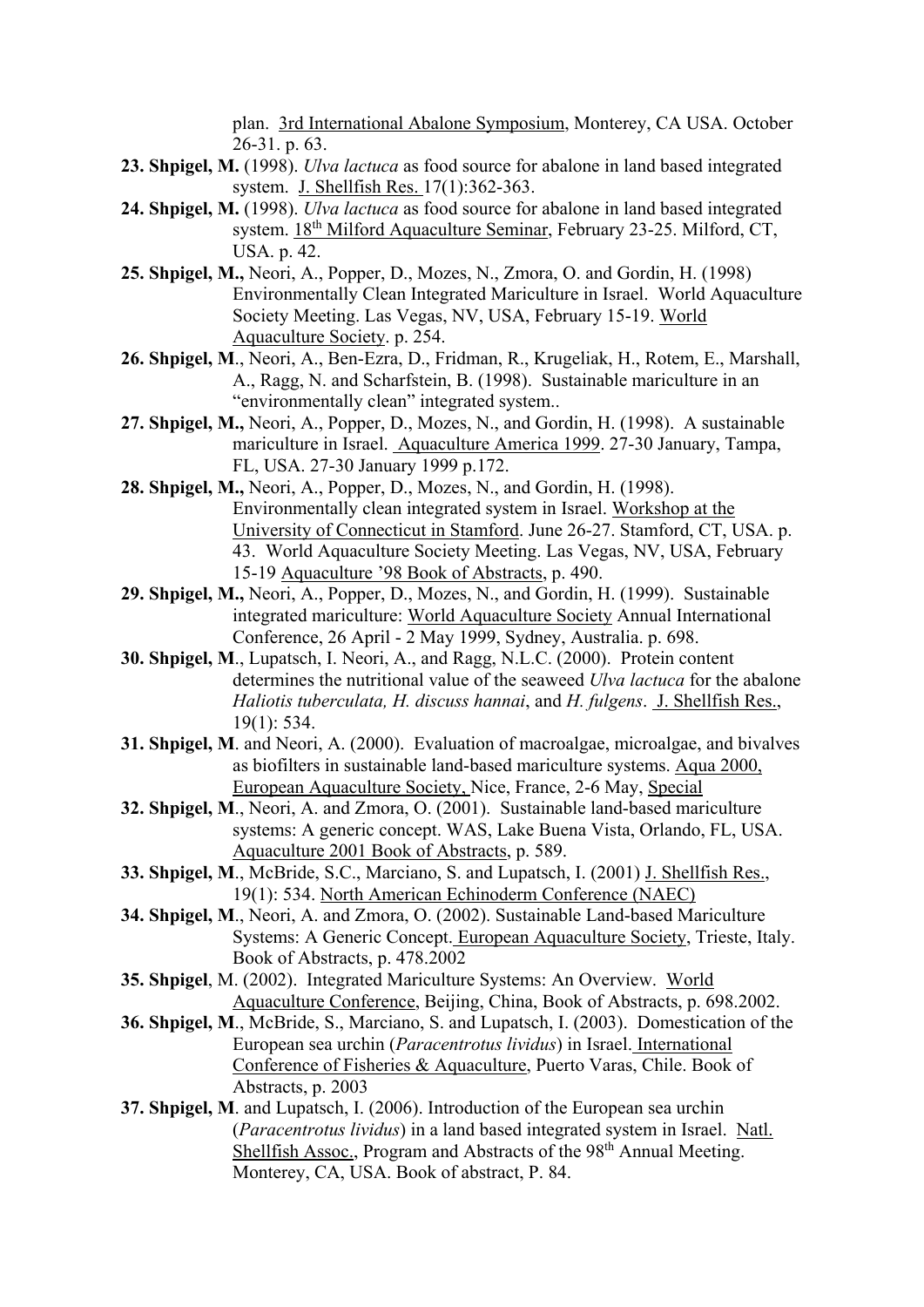- **38. Shpigel, M.** (2006). Constructed wetlands with *Salicornia* as an environmentally friendly biofilter and a valuable by-product in landbased facilities. CD: Aqua 2006, World Aquaculture Society, Florence, Italy, May 9-13, 2006.
- **39. Shpigel, M.,** Marciano, S., Golombek, E., Ben-Ezra, D., Ben-Amotz, A., Lupatsch, I. and Kelly, M., (2006). Introduction of the European sea urchin (*Paracentrotus lividus)* in a land based integrated system. 12 Int. Echinoderm Conference. New Hampshire, USA, August 7-11. Book of abstracts, p. 57.
- **40. Shpigel, M.** and Sagi, M. (2007). Constructed wetlands with *Salicornia* as an environmentally friendly biofilter and a valuable by-product. IMBC 2007 8th Intl. Mar. Biotechnology Conference Program & Abstracts, 11-16 March, Eilat, Israel, p. 164.
- **41. Shpigel, M**. (2008) World Aquaculture Society meeting in Busan, South Korea in May 2008.
- **42. Shpigel, M**. (2009) European Aquaculture Society meeting in Trondheim, Norway. August 2009.
- **43. Shpigel, M.** (2010) Land based multi trophic vs. RAS system benefit and constrains. The Eight International Conference of Recirculatig Aquaculture. August 20- 22. Roanake.Virginia.
- **44. Shpigel, M.** (2010) Culture of the sea urchins *Paracentrotus lividus* in multi trophic integrated system. World Aquaculture Society meeting in San Diego, USA. 22-27 May 2010.
- **45. Shpigel, M. (**2011). Land- based multi trophic system benefit and constrains. International conference on marine resources and beyond. September 5-7, Bremen, Germany.
- **46. Shpigel, M. (**2012). 14th International Echinoderm Conference. August 20-24, Brussels, Belgium.
- **47. Shpigel, M. (**2012). World Aquaculture Society meeting in Prague. September 1-6, Prague, Czech Republic.
- **48. Shpigel, M.** (2013**).** World Aquaculture Society meeting in Nashville. Cost and benefit of Integrated Multi-Trophic Mariculture Systems: An Ecological Approach for a Sustainable Aquaculture. February 21-25, Nashville, Tennessee. USA.
- **49. Shpigel, M**. (2016). Culture of the sea urchins *Paracentrotus lividus* in multi trophic integrated system. World Aquaculture Society meeting in Las Vegas, USA February, 22-26, 2016.
- **50. Shpigel, M.** (2017). Land- based multi trophic system benefit and constrains. Aquaponics and Integrated Systems-Research and application. J. Blaustein Institute for Desert Research, Midreshet Ben Gurion (Sede Boker) on the 26th of April. 2017.

#### **(c) Co-authored papers presented in conferences:**

- 1. Fishelson, L and **Shpigel, M.** (1989). Compound territories and associated behavior of three *Cephalopholis* species sympatric in coral reefs of the Red Sea. 21st International Ethnological Conference. Utrecht, Austria, p. 17.
- **2.** Porter, C.B, Krost, P., **Shpigel, M.** and Gordin, H. (1993). Grey mullet (*Mugil cephalus*) as a forager of organically enriched sediments beneath marine fish cages. (Poster). World Aquaculture Society Meeting. Torremolinos, Spain. p 562.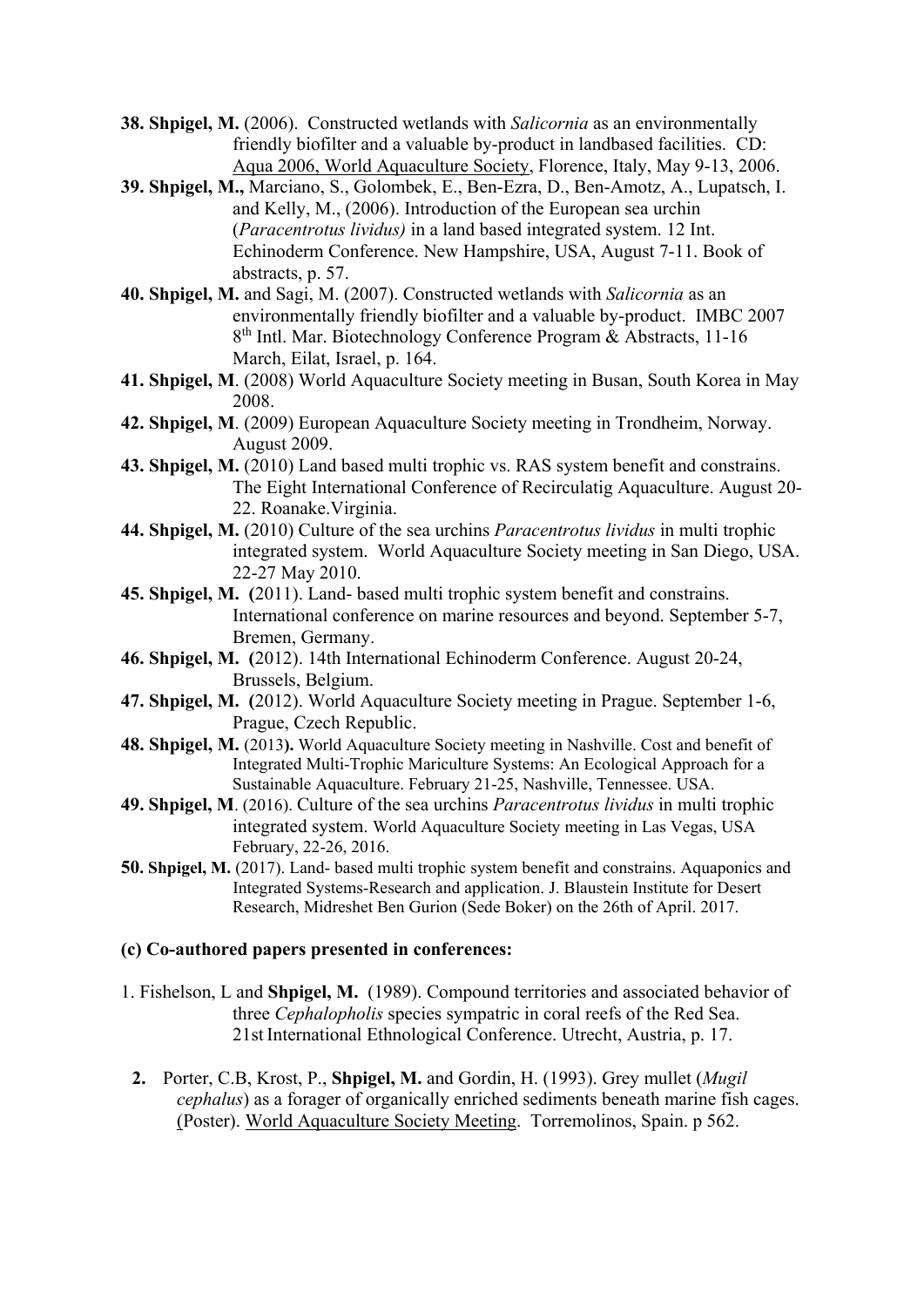- 2. Neori, A., Ragg, N. and **Shpigel, M.** (1997). Increased protein content in *Ulva lactuca*  significantly improves its nutritional value to the abalone *Haliotis discus hannai* and *Haliotis tuberculata.* World Aquaculture Society Meeting. Seattle, USA. p. 336.
- 3. Neori, A., Ragg, N., Lupatsch, I. and **Shpigel, M**. (1997). *Ulva lactuca* as a food source for iuvenile abalone. 4<sup>th</sup> Intl. Marine Biotechnology Conference – Abstracts, p. 202.
- 4. Neori, A. and **Shpigel, M**. (1998). Macro algae treat effluents and feed invertebrates in sustainable, integrated mariculture. Aquaculture '98 Book of Abstracts, p. 385.
- 5. Goldberg R., Clark, P., Wikfors, G.H. and **Shpigel, M.** (1988). Performance of *Ulva rigida* as a biofilter in a flow-through mariculture system. 18<sup>th</sup> Milford Aquaculture Seminar, February 23-25. Milford, CT, USA. p 55. J. Shellfish Res. 17(1):354-355.
- 6. McBride, S.C., Rotem, E., Ben-Ezra, D. and **Shpigel, M.** (2000). Evaluation of seasonal bioenergetics of *Haliotis fulgens* and *Haliotis tuberculata*. J. Shellfish Res., 19(1): 525.
- 7. Mozes, N., Blancheton, J.P., Sadek, S., Gordin, H. and **Shpigel, M.** (2000). Overview of land based mariculture in the Mediterranean with an emphasis on the development of sustainable intensive systems. Aqua 2000, European Aquaculture Society, Nice, France, 2-6 May, 2000 Special Publication no. 28, p. 491.
- 7. Boarder, S.J. and **Shpigel, M.** (2000). Comparative growth performance of juvenile *Haliotis roei* fed on enriched *Ulva rigida* and various artificial diets. J. Shellfish Res., 19(1): 502.
- 8. Neori, A. and **Shpigel, M**. (2001). Sustainable land-based mariculture: an evaluation of algae and bivalves as biofilters in intensive fish culture. XVIIth Intl. Seaweed Symposium, Cape Town, South Africa.
- 9. Neori, A., **Shpigel, M**. and Sharfstein, B. (2001). Land-based low-pollution integrated mariculture: Principles of development, design, operation and economics. Aquaculture Europe 2001, Trondheim, Norway, p. 256.
- 10. McBride, S., **Shpigel, M**., Lupatsch, I., Lawrence, J.M. and Lawrence, A.L. (2001). The effect of energy and protein supply on gonad development of European sea urchins *Paracentrotus lividus* fed algal and prepared diets. WAS, Orlando, FL, USA. Aquaculture 2001 Book of Abstracts, p. 418.
- 11. Zmora, O. and **Shpigel, M.** (2001). Filter feeders as biofilter in marine land-based systems. WAS, Orlando, FL, USA. Aquaculture 2001 Book of Abstracts, p. 716.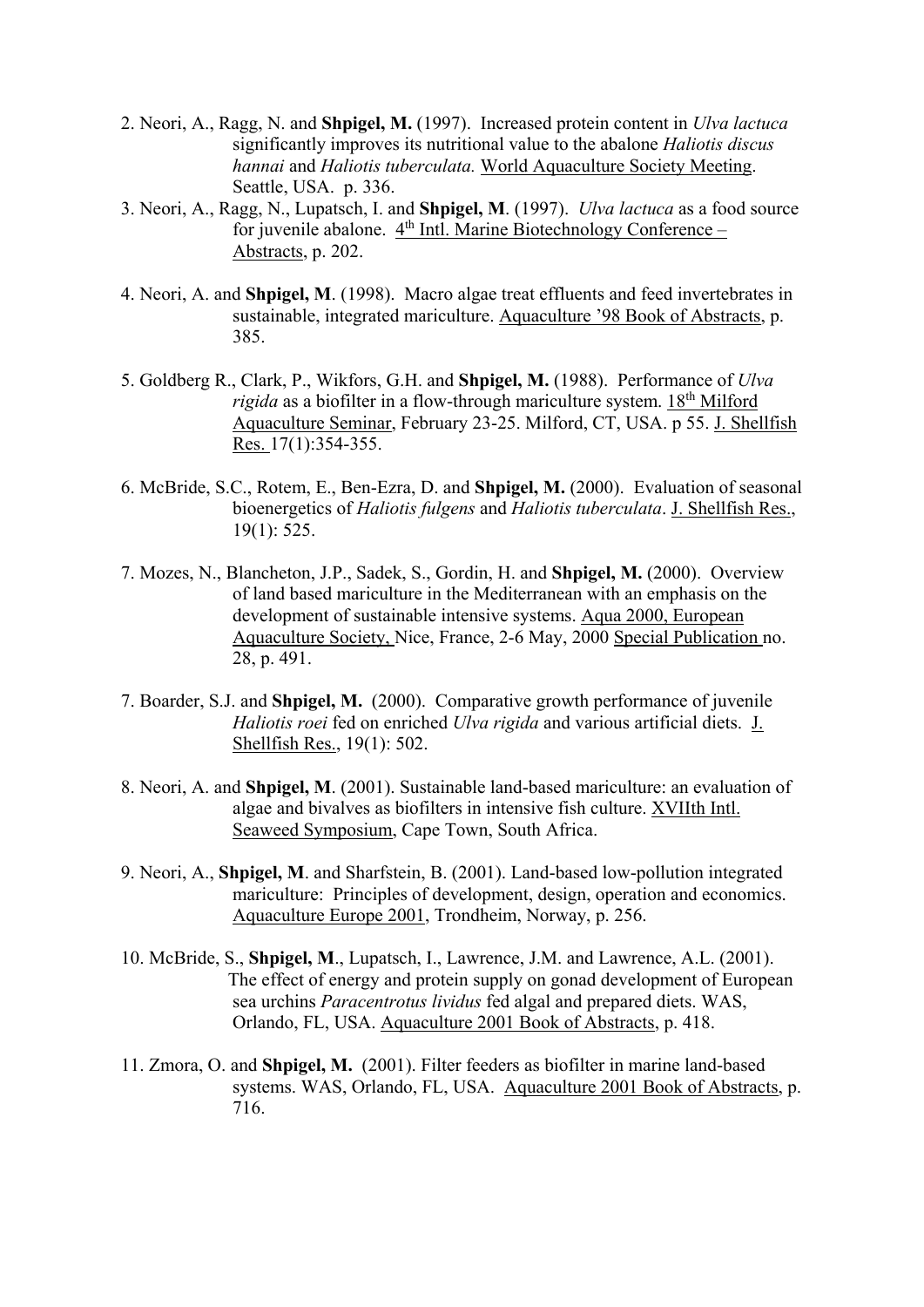- 12. Neori, A., **Shpigel, M**., Odintsev, V. and Krom, M.D. (2002). Integrated and zeroeffluent mariculture technologies: The future is here. Aquaculture Europe 2002, Trieste, Italy. Book of Abstracts, p. 372.
- 13. Schuenhoff, A., **Shpigel, M**., Lupatsch, I. and Neori, A. (2002). A semi-recirculating integrated system for the culture of fish and seaweed. World Aquaculture Conference, Beijing, China, Book of Abstracts, p. 685.
- 14. Gordon, N., Neori, A., Harpaz, S. and **Shpigel, M**. (2002). Nutritional requirements of postlarvae of the Japanese abalone *Haliotis discus hanai*. Isr. J. Aquacult./Bamidgeh 54(2): 59.
- 15. Neori, A. and **Shpigel, M**. (2003) Mariculture sustainability by integration of algae/algivores to fish/shrimp ponds – A working technology. 1<sup>st</sup> Congress of the Intl. Soc. For Applied Phycology/9<sup>th</sup> Intl. Conf. on Applied Algology. Almeria, Spain. Book of Abstracts.
- 16. Neori, A., Chopin, T., Troell, M., Buschmann, A.H., Kraemer, G.P., Halling, C., **Shpigel, M**. and Yarish, C. (2003). Integrated aquaculture: rationale, evolution and state of the art, emphasizing seaweed biofiltration. European Aquaculture Society Special Publication no. 12 p. 156 .
- 17. Neori, A., Buschmann, A., Trolls, M., Yarish, C., **Shpigel, M**. and Chopin, T. (2004). Seaweed biofilters in modern integrated intensive mariculture – rationale, evolution and state of the art. World Aquaculture Conference, Honolulu, Hawaii, USA. Book of Abstracts, p. 992.
- 18. Neori, A. and **Shpigel, M** (2004). Algae: A key for sustainable integrated mariculture: Profitable expansion of mariculture without pollution. World Aquaculture Conference, Honolulu, Hawaii, USA. Book of Abstracts, p. 836.
- 19. Hussenot, J., Blachier, P., Bunting, S., MacDougall, K., Husson, B., Rigby, M. Scharfstein, B. and **Shpigel, M**. (2004). First biological results and environmental evaluation of the different prototypes of marine land-based integrated aquaculture systems developed in the Genesis European project. World Aquaculture Conference, Honolulu, Hawaii, USA. Book of Abstracts, p 227.
- 21. Neori, A. and **Shpigel, M** (2004). The ultimate food frontier: algal culture is key to a sustainable exploitation of the sea. Australasian Aquaculture 2004, Sydney, Australia. Book of Abstracts, p 76.
- **22.** Volkis, B., Marciano, S., Ben-Amotz, A., and **M. Shpigel** (2005). Determination of carotenoids in gonads of sea urchins (*Paracentrotus lividus*) fed artificial and natural diets. The Israel Society for Marine and Freshwater Research. Book of Abstracts, p. 16.
- 22. Lupatsch, I., Golombek, E. and **Shpigel, M**. (2006). Energy and protein requirements for maintenance and growth in the sea urchin (*Paracentrotus lividus*). Natl. Shellfish Assoc., Program and Abstracts of the 98<sup>th</sup> Annual Meeting. Monterey, CA, USA